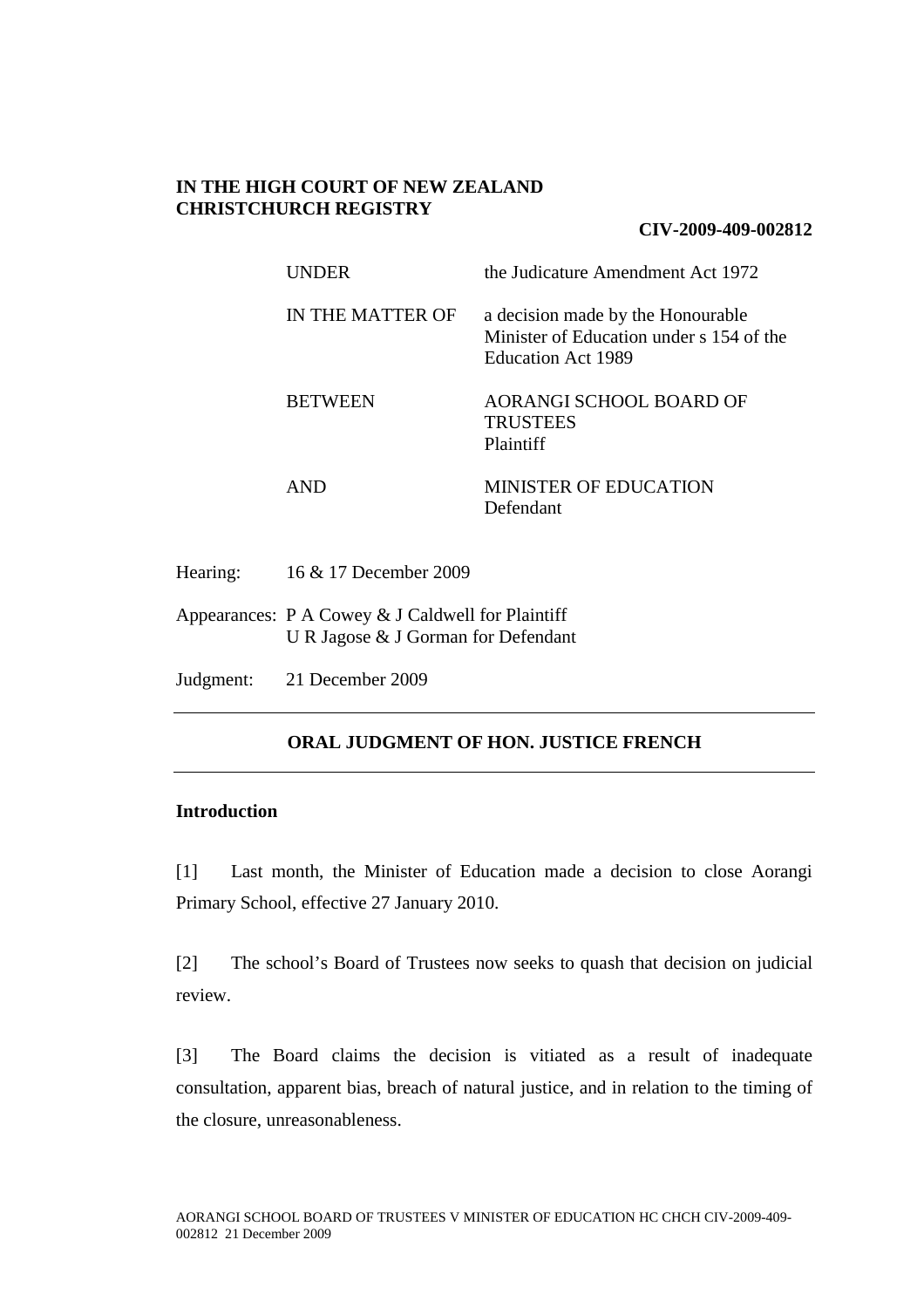[4] Before turning to the factual background, I would like to make a number of preliminary observations.

[5] The first is that despite the fact the closure decision was announced only last month, on 24 November, the parties agreed – no doubt in the interests of the children – to have the substantive hearing held before Christmas. Notwithstanding the extreme time pressures, the case has been presented and argued very well on both sides. This is greatly to the credit of the parties and their lawyers. They are to be commended.

[6] The second point I wish to make is this. Both parties have come to the Court in good faith. I gained a very clear impression from the evidence that there is overwhelming support in the local community for the school to remain open, and that those associated with the school, especially its teaching staff and Board, can be justifiably proud of what they have achieved at the school. I gained a real sense of people feeling they have created something precious, which they understandably do not wish to lose. They genuinely believe they have not had "a fair crack of the whip", and are passionate in their desire to keep the school open.

[7] I also gained a very clear impression from the evidence that for her part the Minister did not make this decision lightly. She appears, in fact, to have agonised over it and found it a particularly difficult decision to make.

[8] The third observation I would make is that contrary to popular belief, judicial review is not an appeal. It is not about the Court considering the information afresh and coming to its own views. Judicial review is primarily limited to an examination of the process, and if successful usually results in the decision maker being required to start afresh, as opposed to quashing the decision for all time. Thus, in this case it is not my task to assess the wisdom or merits of this decision, to decide whether it is the right thing or the wrong thing to close the school. That is not my job. My focus must be on process, with the only inquiry into the merits being the issue of the timing of this decision, and even then, that inquiry is limited to reasonableness.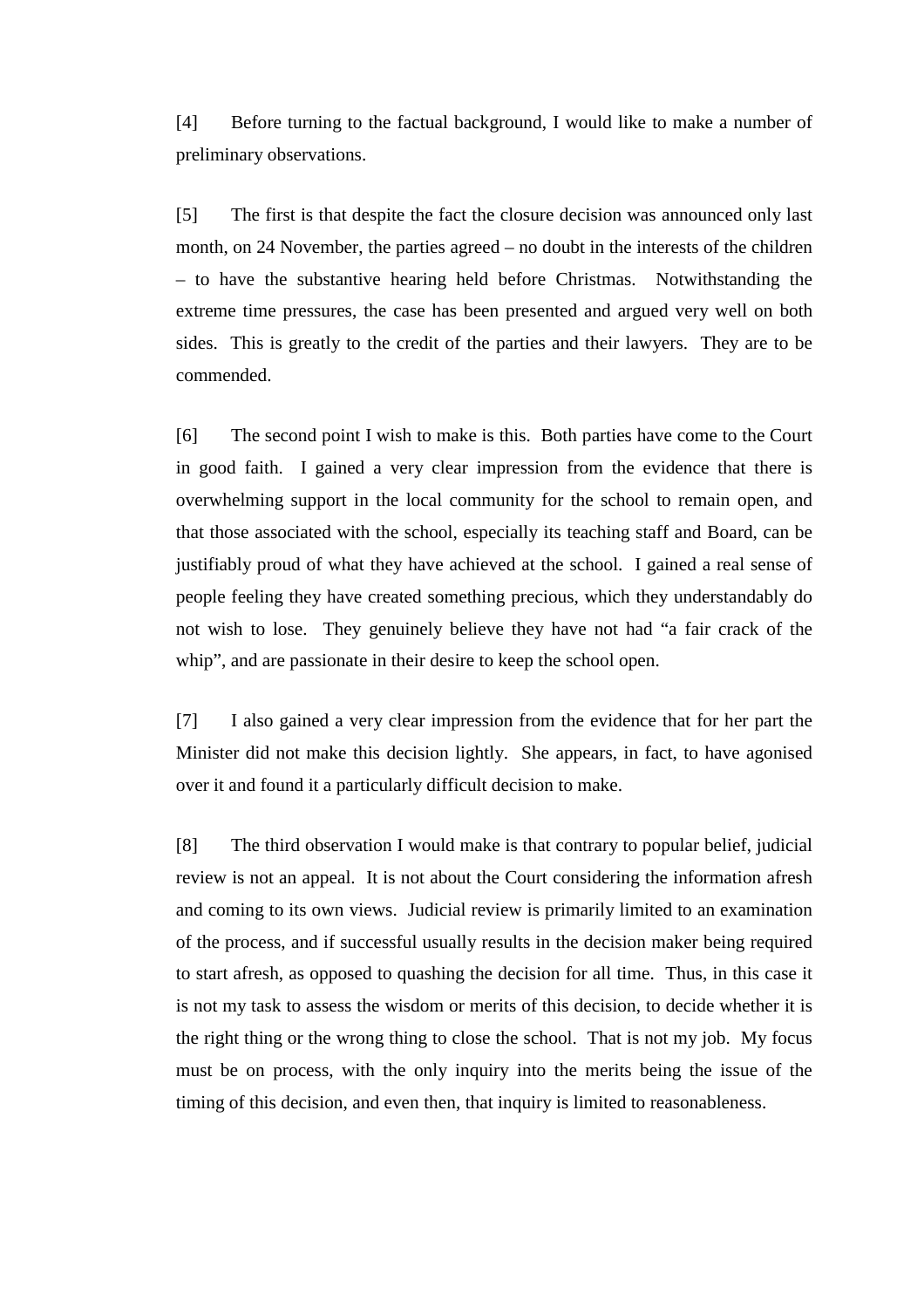[9] The final preliminary matter I wish to mention concerns the admissibility of some of the evidence. Counsel for the respondent, Ms Jagose, objected to some of the evidence sought to be adduced. For reasons which will become apparent, it has not proved necessary for me to make a final ruling on those issues because my decision would have been the same whether the evidence challenged was admissible or not.

## **Factual background**

[10] Aorangi School is a primary school located in Christchurch. As at 1 March 2008, its roll was 88 students. The school has acquired something of a reputation as a niche, low decile, multi-ethnic, multi-special programme school catering for a diverse student body. Its roll includes children from migrant and refugee families. In 2008, the school established a bilingual unit. Aorangi is the only provider of bilingual education for Years 1 to 6 in northwestern Christchurch.

[11] The school was built in 1959. Unfortunately, no building paper appears to have been used, with the result that moisture was absorbed into the wooden framing, causing it to rot. By 2007, the poor state of the buildings had become chronic, resulting in health and safety issues for the students and the staff.

[12] In June 2007, the then Minister of Education approved funding of \$2.625m to rebuild the school. However, there were delays and the rebuild was still not underway a year later, when there was a change of Government.

[13] The new Minister of Education decided to review the decisions that had been made about the rebuilding project. The review was prompted by concerns expressed to her regarding the project, its delays and its costs, and also because of a general review of Government expenditure which all Ministers had been required to undertake in response to the global recession.

[14] Having familiarised herself with some of the background history, the Minister then sought advice from the Ministry of Education about the options for the school's future.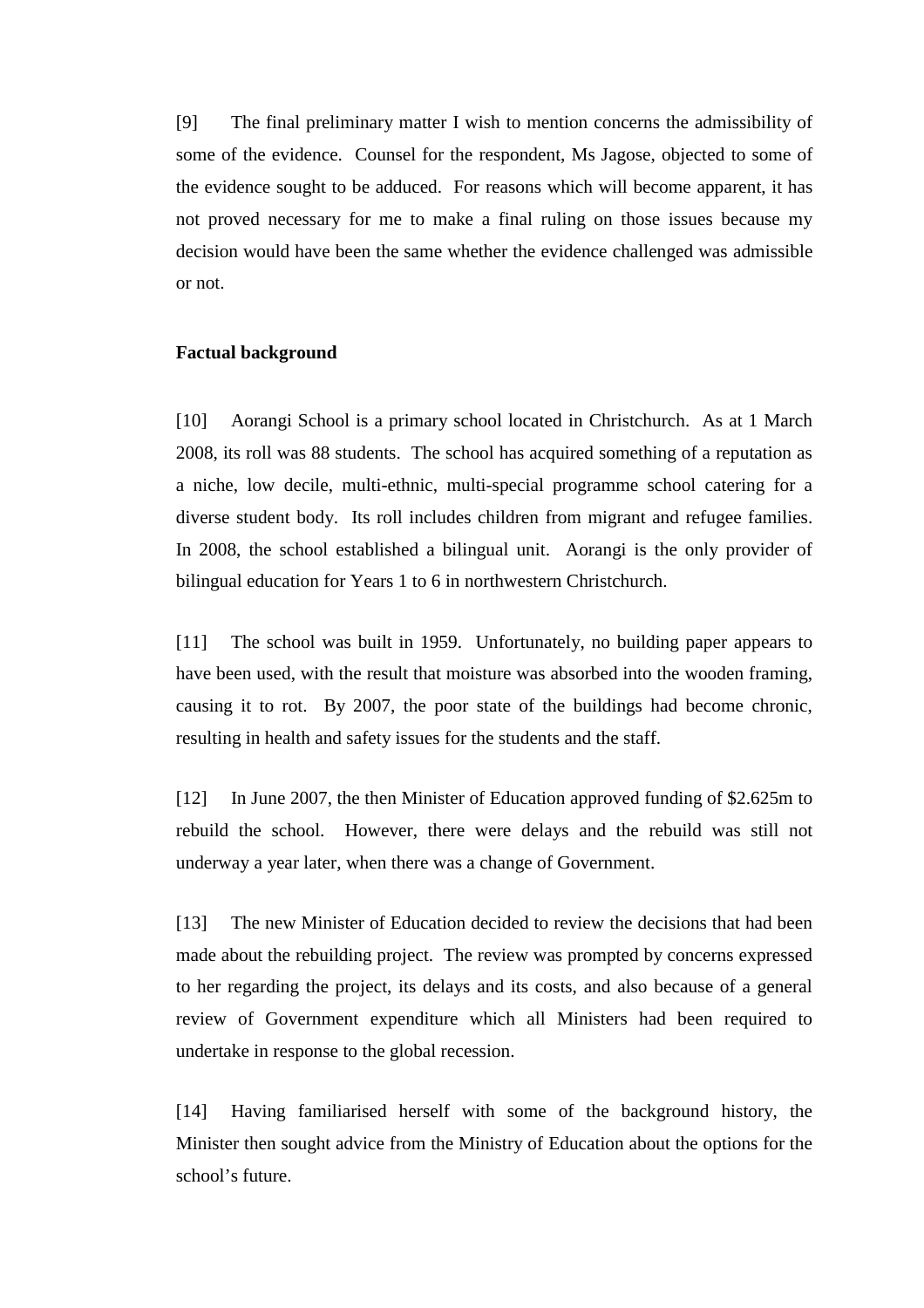[15] Then followed a series of Ministry reports in which closure was identified as an alternative option to rebuilding. The Ministry advised the Minister that there was sufficient capacity in neighbouring state schools to absorb the Aorangi students, and that the costs of relocating Aorangi students were significantly less than the cost of rebuilding the school. There are four other schools within a 1.5 kilometre radius of Aorangi. Two have surplus accommodation and the others have room for expansion on their sites.

[16] The power to close a school is conferred on the Minister of Education by s 154 of the Education Act 1989. The section provides:

### **154 Closure of schools**

- (1) Subject to section 157 of this Act ...where, after consulting the Board of a state school, the Minister is satisfied that it should be closed, the Minister may, by written notice to the Board, ask the Board if it has any arguments in favour of the school's staying open.
- (2) The Minister may, after considering all arguments (if any) received from the Board within 28 days after it got notice under subsection (1) of this section, by notice in the Gazette specifying a day on which the school will close, close the school; and the school shall cease to be established on the day specified.
- ...
- [17] It is clear the section contemplates the following four-step process:
	- i) The Minister must consult the Board about the possibility of closure.
	- ii) Having consulted, the Minister must then decide whether he/she is satisfied the school should close.
	- iii) The Minister may give the Board a 28-day opportunity to provide any arguments in favour of the school staying open.
	- iv) The Minister must consider all arguments received from the Board before making a final decision.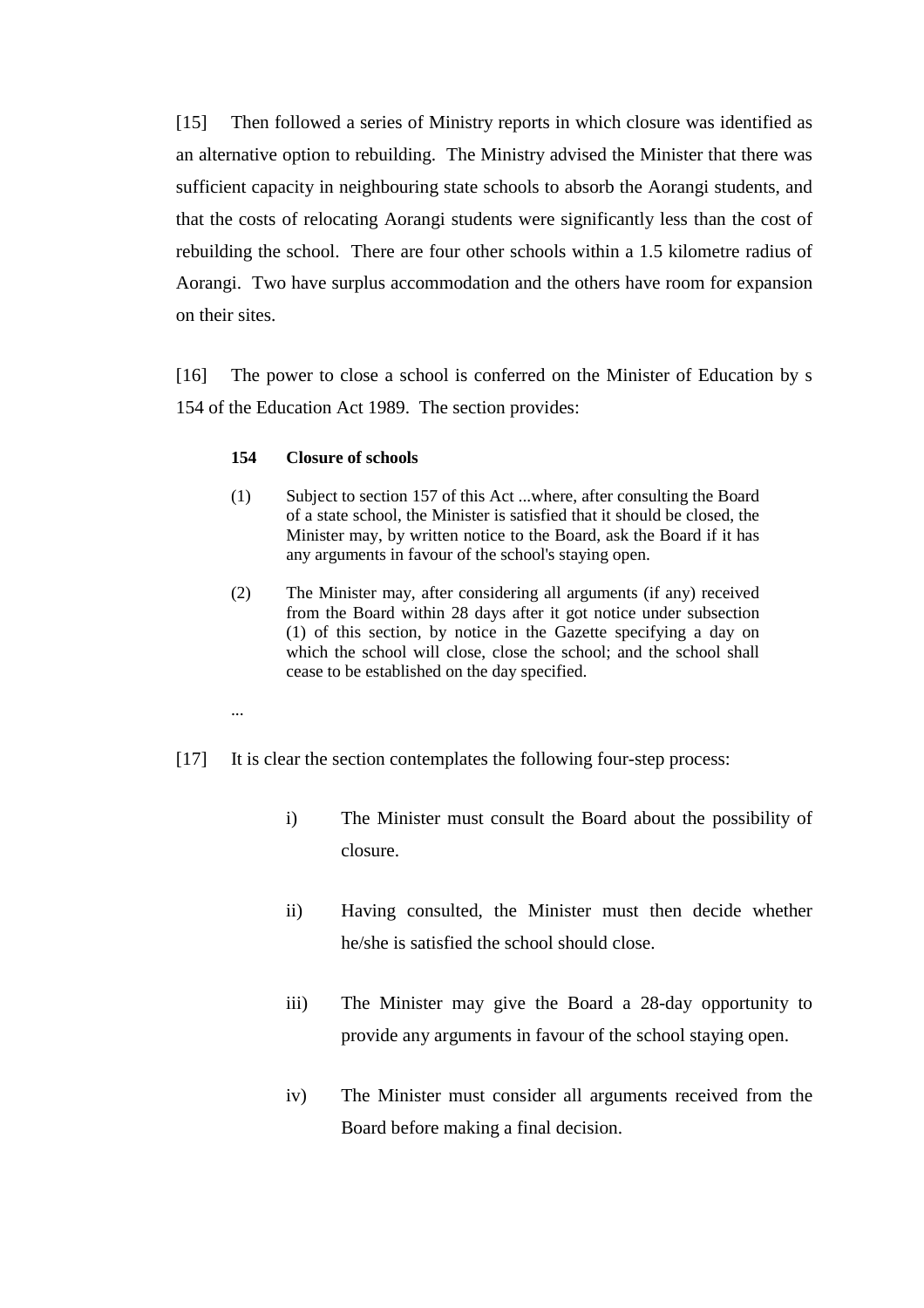[18] Section 154 is subject to s 157, which states the Minister shall not close a school "without first consulting the Boards of all state schools whose rolls might, in the opinion of the Minister, be affected if the Minister takes that action."

[19] The Act does not specify when the s 157 consultation is to take place in relation to the s 154 consultation, other than to say that it must take place before the closure decision is made.

[20] Returning to my narrative of the facts in this case, by the end of May 2009 the Minister had decided to commence the process of consultation over closing Aorangi school.

[21] In her affidavit evidence, she describes the problems she considered she faced in the following terms:

- 27. I was aware at the time that the decision I was facing was a serious and significant one. If I was to consider closing the School I understood that it was going to have a big impact on the students and the community. On the other hand I knew that if I continued the rebuilding project it would require expenditure of a considerable sum of money that I would no longer have to spend in the education budget overall within a network with capacity. These were matters that I had to weigh carefully in the balance in making the best decision which achieved the most efficient use of the education budget available to me.
- …
- 47 Here I was faced with a relatively small school, which was doing a good job in the community educating students from a diverse ethnic background, and generally from a lower socio economic background. In particular I was aware of the value of bilingual education. But against that I had to balance the considerable expenditure required to get the School up to standard in terms of its buildings in a context where the local school network provides many other state schooling options. I also spent some time thinking about the potential precedent value of any decision to close the School.
- …
- 49 As I look back on it now, the factors outlined above were very intertwined; the expenditure of a significant sum of public money against the closure of a school that was doing well and performing an important function in the community, within an overall schooling community with site capacity and thus the potential to accept more students.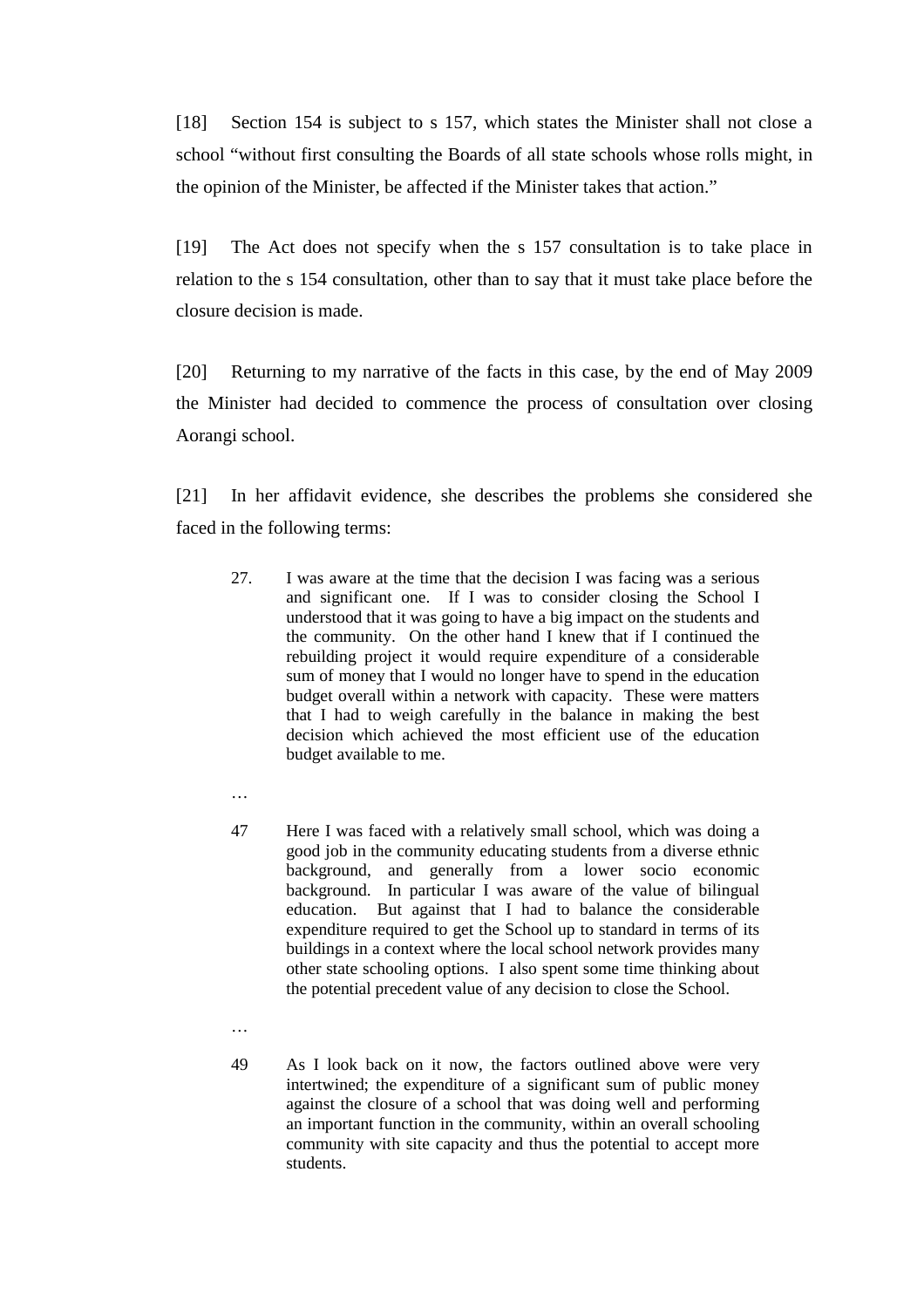[22] On 22 June 2009 the Minister met with the Board and gave them a letter. The letter was in the following terms:

In response to the funding issues raised in your letters dated 20 December 2008 and 18 January 2009, I requested the Ministry of Education to provide me with information on capital budgets and all decisions made relating to the Building Replacement Project at Aorangi School. My review of this information has now been concluded.

There is significant capital investment surrounding your project and during times of economic difficulty I must ensure that Crown funding is being invested in the most fiscally responsible way. The Ministry has also advised me that the students of Aorangi School could be accommodated at neighbouring schools within the network.

It is in the context of this significant reinvestment and local network capacity that the closure of Aorangi School is clearly an option that should be considered. Before I make a decision as to whether or not to close the school or to proceed with the rebuilding project, consultation on my behalf will be undertaken with your Board. The boards of schools whose rolls might be affected by a possible closure will also be consulted. Sections 154 and 157 of the Education Act 1989 require this consultation. I enclose a copy of sections 154 and 157 of the Education Act 1989 for your information. As part of your Board's feedback it may wish to undertake its own consultation with the community.

If there are any unresolved concerns or arguments for or against closure raised by you or the other boards during this consultation, I will take them into account when I make a decision about whether or not the school should close.

This letter initiates the consultation process. I would like you to report back on this process by 27 July 2009. This will give your Board time to plan its consultation and then four full weeks to undertake it and report back. If further time is required you should request it through the Ministry or if you wish through my office. A representative from the Ministry will be in contact with you shortly to discuss the process of consultation and to provide any information you need to make an informed response to this consultation.

While your Board is undertaking its consultation I have asked that the Ministry undertake consultation about the possible closure of the school with the wider community and the boards of schools whose rolls may be affected. An independent facilitator will be used for this process. I will then consider all the feedback before making any decision on the school's future. While the Ministry will ensure that your views are presented to me, you can also send information, concerns or feedback to the independent facilitator or directly to my office in Wellington.

I know it is not easy for communities to consider the possibility that a school may close and I consider it is important to weigh up all the factors that can contribute to such a decision. These include the best interests of the children and young people in the area, the needs of the local community in the shorter and longer term and the economic environment.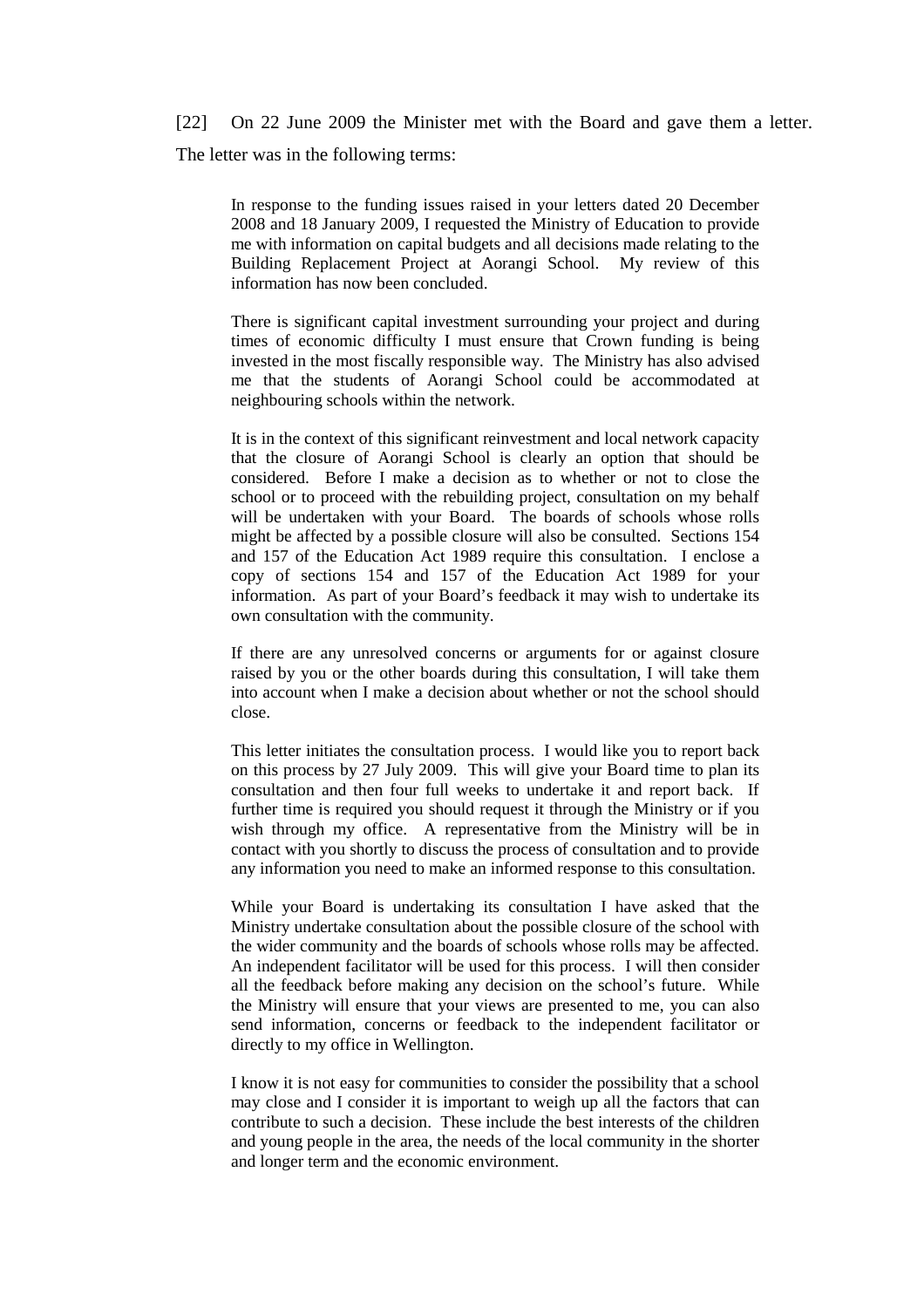[23] The same day, the Minister also issued a press release:

#### **Community to be consulted on Aorangi School**

Community views on the best interests of local children will be taken into account during a consultation process about the possible closure of Aorangi School in Christchurch, Education Minister Anne Tolley said today.

"I want to ensure that the learning needs of children in this diverse community are properly looked after," Mrs Tolley said. "But I also have to ensure the school's planned \$2.625 million replacement building programme is an effective use of taxpayer money."

Closure of Aorangi School is being considered because the school has a falling roll, major investment is needed in buildings, and the community is served by other nearby schools.

"No decision on the future of the school has been made. This process will allow me to hear what the School Board and the local community have to say.

"The delays and issues that have arisen during the rebuilding process are not the reason for considering closure," she said.

Feedback about the best educational options for children and young people in the area should be made to the Board of Aorangi School or the independent facilitator, funded by the Ministry of Education. The facilitator will consult with the Aorangi School Board, the wider community and the other school boards whose rolls may be affected.

"All of this information will then be presented to me, so I can consider all feedback before making a decision," said Mrs Tolley.

"The Ministry will continue to provide additional capital funding for any urgent health and safety issues identified by the Board."

[24] The Board says it was shocked and surprised by the sudden turn of events, having received no advance warning of the contents of the letter and having come to the meeting expecting to be discussing the rebuild project.

[25] The Minister's letter stated an independent facilitator would be appointed to undertake consultation with the wider community and the boards of schools whose rolls might be affected by the possible closure. An independent facilitator, Mr Michael Deaker, was duly appointed. He then held a series of meetings with a wide range of interested groups, individuals and agencies, including the Aorangi Board itself, its staff, school community and other schools.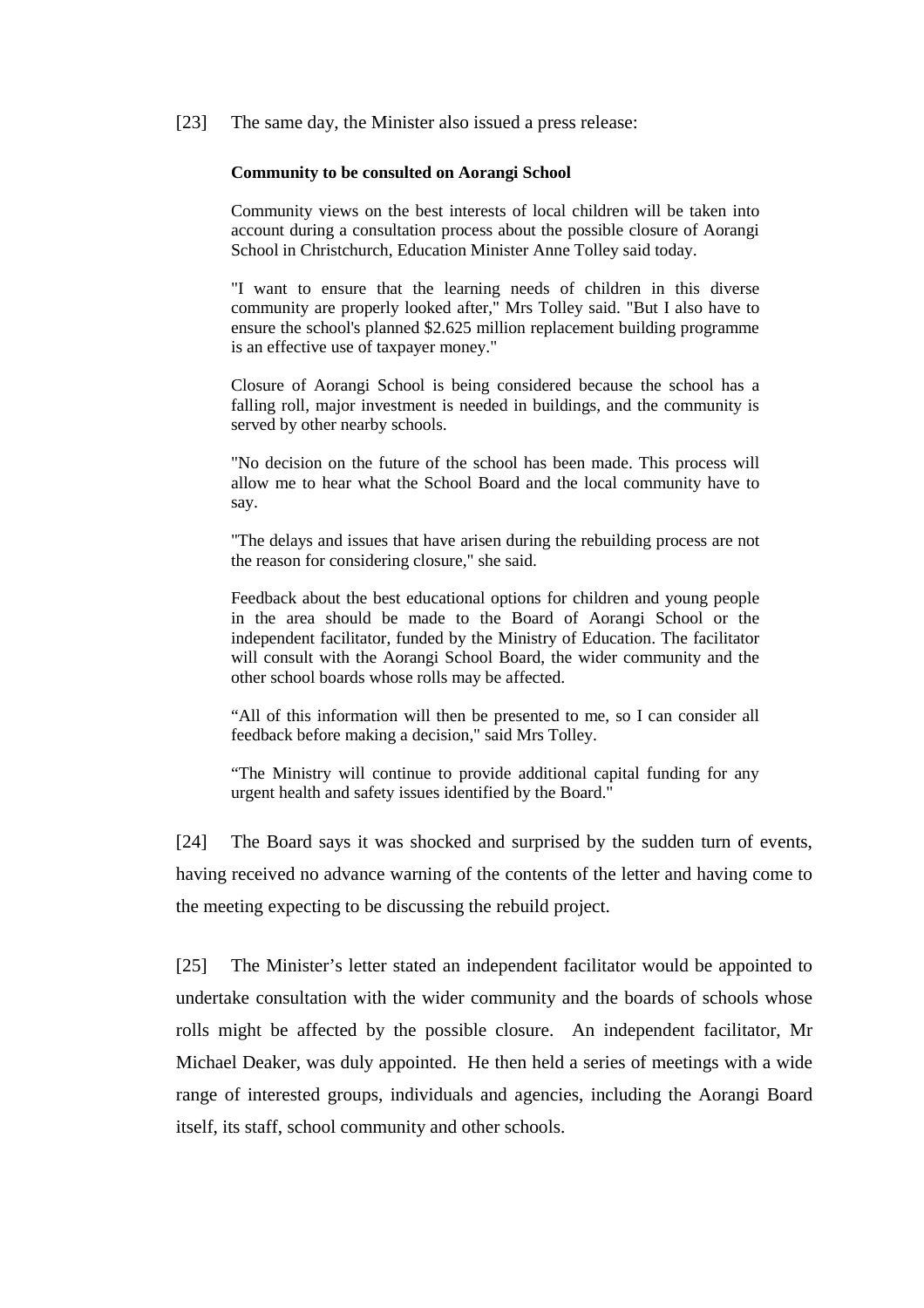[26] Mr Deaker prepared a report for the Minister summarising the feedback he had obtained. The report was forwarded to her in early August.

[27] On 25 August the Minister met with the Board again. The Board presented her with a 133-page written submission. Following this, the Ministry prepared two further reports, dated 4 and 16 September respectively. They traversed the issues that had been raised in submissions.

[28] After receipt of the 16 September report the Minister decided she was satisfied the school should close.

[29] In her affidavit evidence the Minister says the significant factors that led her to this decision were:

> That the school required considerable investment to bring it up to an acceptable physical standard.

> The School was relatively small, with a pattern of a roll that was declining over time;

> That the School was sited within a network of other state schools, many of which were able to accommodate the School's students;

> That bilingual education would be continued elsewhere within the local school network;

> Other particular needs of the School's students could be met within other State schools in the immediate vicinity.

[30] The Minister met the Board to deliver the decision personally and hand them a letter. The letter read:

On 22 June 2009 I met with you and the Board of Aorangi School to tell you that I was considering whether or not Aorangi School should be closed.

In the letter I gave you at that meeting I indicated that upgrading Aorangi school would require a significant capital investment during times of economic difficulty. As Minister, I must ensure that Crown funding is being invested in a fiscally responsible way. It is in the context of this significant reinvestment and local network capacity that I have considered the possible closure of Aorangi School.

I have received and considered the submission from your board of trustees and the report from the facilitator employed to consult with your board and the community about the possible closure. I have also considered all communication available to me regarding Aorangi School.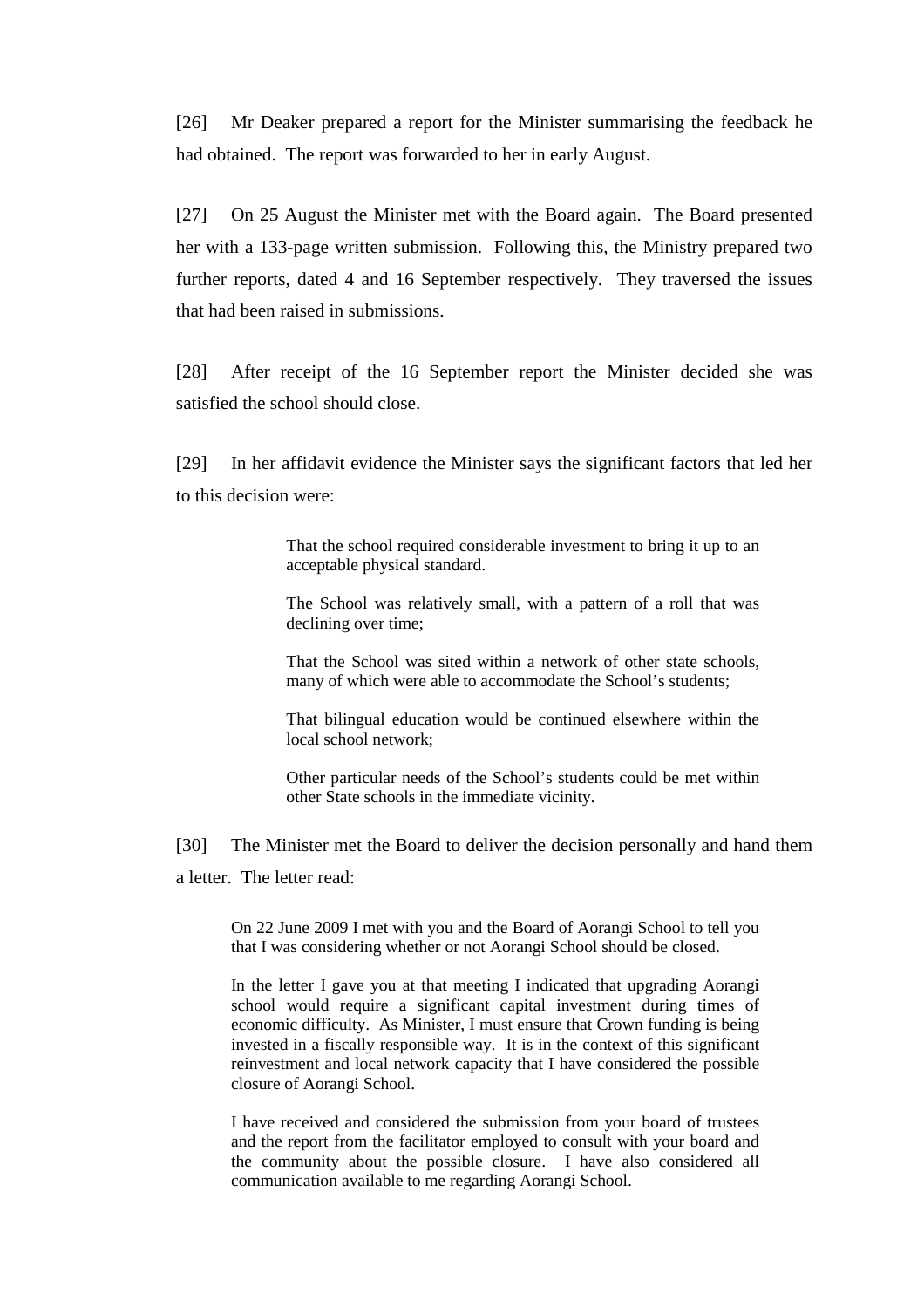Thank you for the information you have provided to me, both in writing and at our meetings. I appreciate the significant amount of time you have taken to do this.

After considering all the information provided to me, I have decided that Aorangi School should be closed. I do not believe that the capital investment required to upgrade the school can be justified given the potential capacity of nearby schools to provide supportive physical, emotional and educational environments for Aorangi's current students. I do not consider that Aorangi School is unique in the local network in this respect, or that students would not do as well at other schools. I do acknowledge the depth of feeling and commitment that you have and the effect this decision will have on your school and community. However, I believe that with careful management and support they can make a successful transition to other schools.

I am also confident that, with effort on the part of local schools, the community and ministry officials, a new bilingual unit can be established in the area. I have asked the ministry to give this priority.

Closure of Aorangi School will involve costs, and in making my decision, I have considered these alongside the costs of rebuilding the school.

I now invite the Board of Trustees, in accordance with section 154 of the Act, to advise me of any arguments the board may have in favour of the school staying open. Please reply to me within 28 days of receiving this letter. You may be assured that I will carefully consider any arguments you wish to provide to me.

[31] The Board's response to this letter was written by its solicitors. It enclosed a report from a firm of accountants, Staples Rodway, whom the Board had commissioned to analyse the Ministry's costings. The report from Staples Rodway was critical of the Ministry's calculations. It identified mathematical errors and differences between the various estimates which had been provided to the Minister in the Ministry's different reports. Staples Rodway called for a review of the basis of calculating the costs.

[32] Following receipt of that report, the Minister sought an independent assessment of the Ministry's calculations from Ernst & Young. The Ernst & Young report was not an audit, but based on the documentation with which it was supplied, the report largely confirmed the accuracy of the Ministry's figures and provided explanations for the costs which had been queried by Staples Rodway. The Ernst & Young report also stated that by taking the proceeds of the sale of Aorangi's land into account, the estimated Crown savings if closure was to go ahead should be increased from the Ministry's estimate of \$1.469m to \$2.875m. The reason the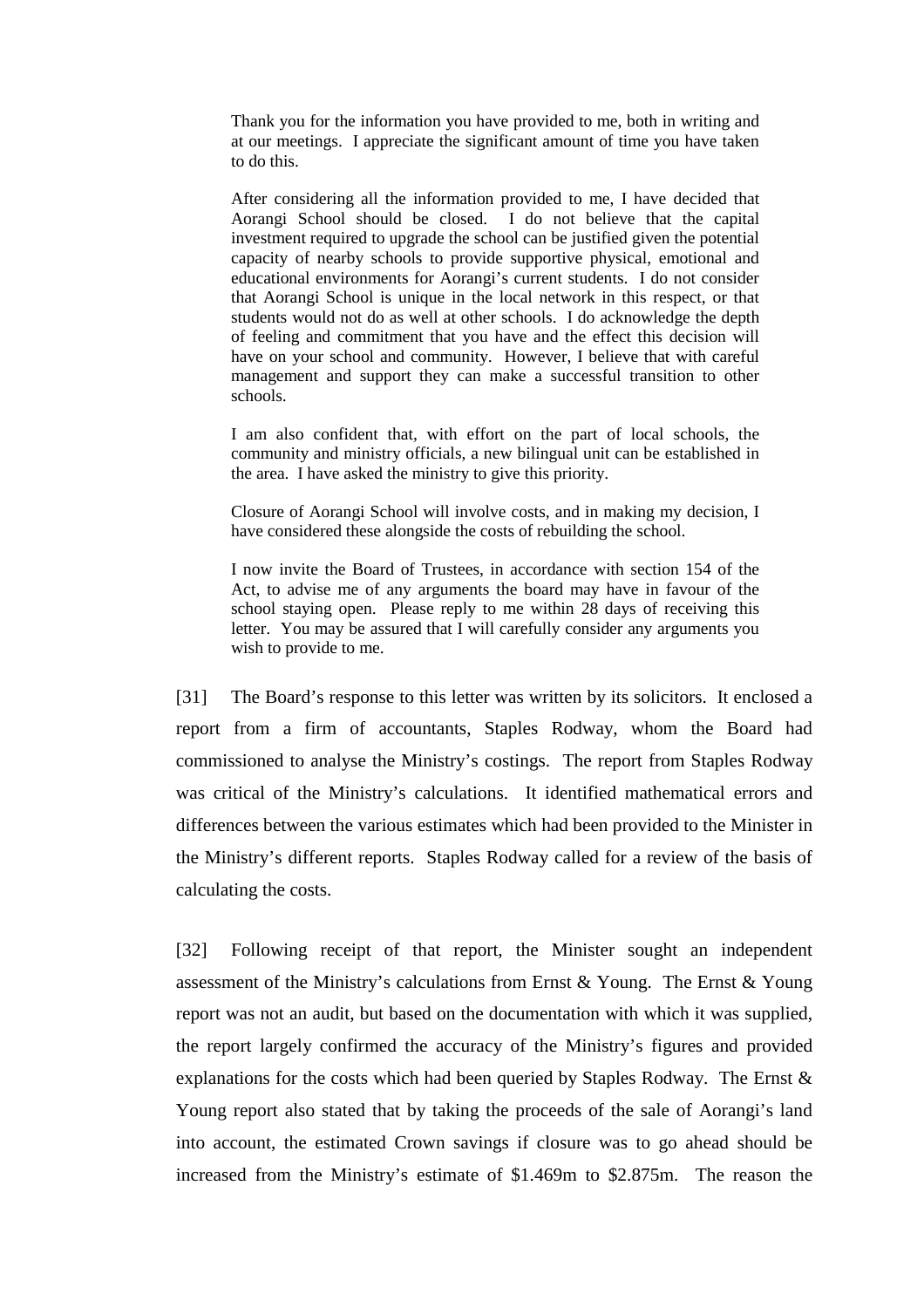Ministry had not included the sale of the land in its calculations was because the land would only be assigned for disposal if not required for alternative state school purposes.

[33] Shortly after receiving the Ernst & Young report and a final report from the Ministry traversing the issues raised in the Board's October submissions, the Minister confirmed her decision to close the school. She delivered the final decision in another letter, which stated as follows:

…

On 28 September 2009 I advised that, after considering all the information provided to me, I had decided that Aorangi School should be closed. Your Board was invited to advise me of any arguments in favour of the school staying open.

I have now carefully examined the arguments presented in favour of the school staying open. Attached is a full copy of the report I took into consideration in reaching my final decision on this matter.

After considering the response received on 28 October 2009 I am still satisfied that Aorangi School should close, under section 154 of the Education Act 1989 and I will have the closure gazetted to take effect on 27 January 2010. I am aware that it is not an easy matter for a board and a school community to be involved in the closure of their school.

A change manager will be appointed by the Ministry of Education in the near future. This person will contact you to discuss the details of the closure process, including the Education Development Initiative funds which will be generated.

…

## **Grounds of review**

[34] In challenging the Minister's decision the Board has raised a number of grounds for review:

- i) That the consultation prior to the preliminary decision and the closure decision did not comply with the legislative requirements or the common law.
- ii) That the school was not treated fairly, in breach of the requirements of natural justice.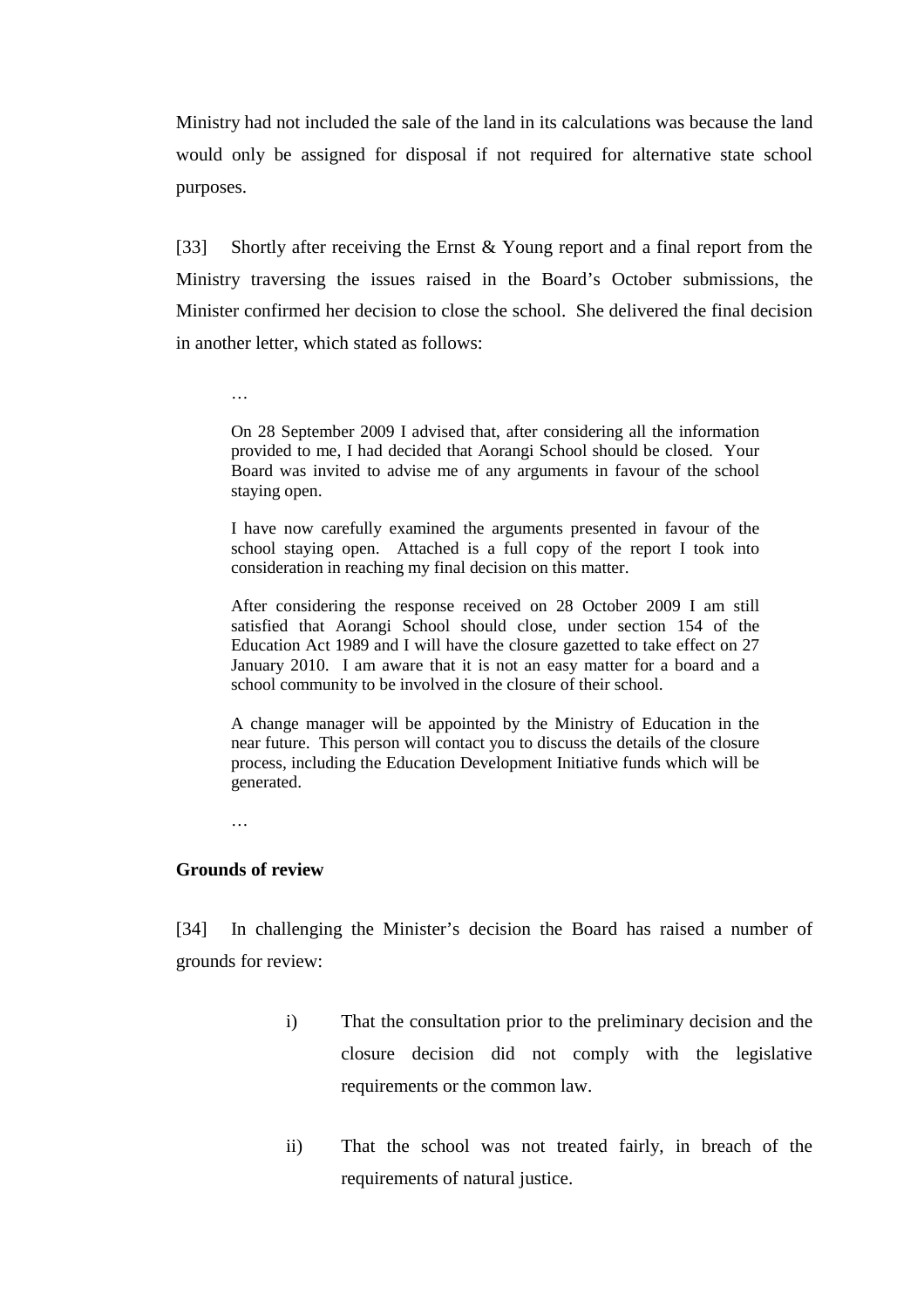- iii) That the closure decision was unreasonable in that there is too short a timeframe between the announcement of the decision and the implementation of it in January.
- [35] I turn now to consider each of the alleged reviewable errors.

## **Consultation**

[36] As I have mentioned, ss 154 and 157 impose a statutory obligation on the Minister to consult both the Board of Aorangi and the schools whose rolls might be affected in the event of closure. The legislation does not define what is meant by "consultation", nor does it prescribe any particular process. However, the following principles and requirements can be distilled from case law:

- i) Whether or not necessary consultation has occurred requires a consideration in each case of the particular facts, the significance of consultation in terms of the relevant statutory scheme, and a commonsense approach to what is required as a matter of law in the particular case. (*Manawatu Polytechnic v Attorney-General* HC Wellington CP324/97, 15 December 1997, Doogue J)
- ii) What is meaningful, ie "true", consultation, its extent, how far it goes and for how long is a question of fact and degree.
- iii) Consultation is not a negotiation. It does not require ultimate agreement. Nor does it necessarily require or involve an ongoing dialogue over a protracted period. What it does require is open minded communication and hearing the voice of others who are given the opportunity and right to be heard. The party obliged to consult – in this case the Minister – must keep his/her mind open, consider what has been said and be ready to change and even start afresh. (*Walsh v*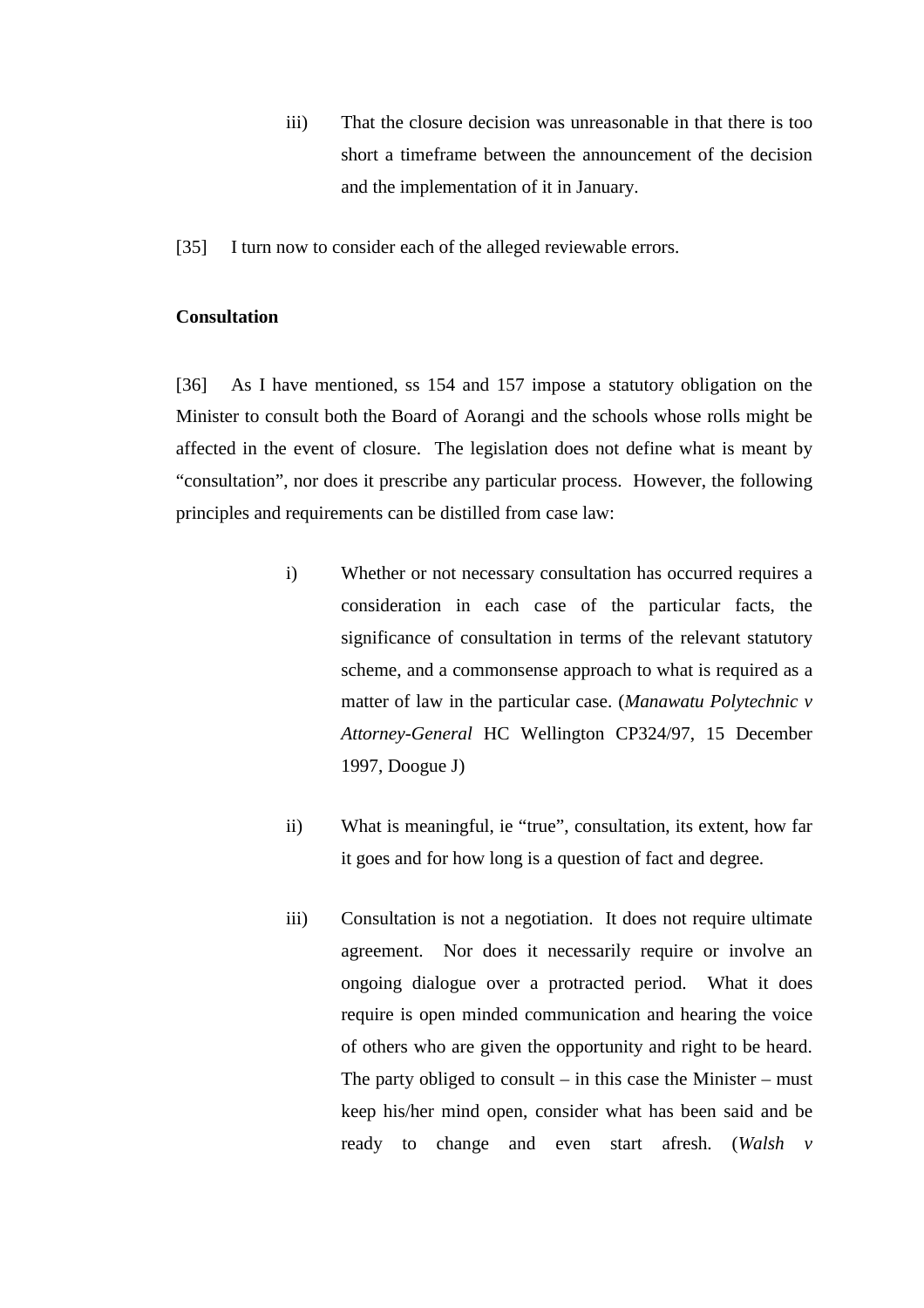*Pharmaceutical Management Agency ("Pharmac")* HC Wellington CIV-2007-485-001386, 3 April 2008, Gendall J)

- iv) Consultation also requires that the consultee know what is being proposed, and be sufficiently informed so as to be able to make an intelligent and useful response. (*Wellington International Airport Ltd v Air New Zealand* [1993] 1 NZLR 671 (CA))
- v) The more significant the decision, the more cogent the consultation may have to be. A ministerial decision to close a school is recognised by the Education Act to be an important decision. (*Heke & Ors v Attorney-General* HC Whangarei M9/95, 8 February 1995, Anderson J)

[37] In the context of ss 154 and 157 of the Education Act, the statutory purpose of consultation is two-fold: the quality of the executive decision, as well as issues of fairness to the school Board:

The procedures for the making of a valid Ministerial decision to close a school are rather unusual in terms of modern statutory grants and descriptions of administrative powers. The statutory scheme envisages that a Minister would be inclined to the view or would decide, albeit provisionally that a particular state school ought close. Once that stage is reached, however the psychology of Ministerial evaluation is to be described, the Minister is required to consult with the Board of the subject state school for two principal reasons which may be ascertained by commonsense, long established principles of public law, and a consideration of the scope of the Education Act itself. It is quite plain to my mind that the statutory purpose of consultation is two-fold. First, there is an acknowledgment of the principle of audi alteram partem. The Board of a school which might be so seriously affected is accorded the opportunity of making known to the Minister all such matters, whether for or against closure but plainly related to the interests of the school and its children, as may properly be made. Second, and no less importantly, I think the Act envisages that the Minister charged with such an important responsibility, in terms of our social and cultural standards, of closing down a school should have the benefit of all relevant advice which ought reasonably be placed before him. Thus the scheme is for fairness to be accorded to a school board and for relevant information to be placed before a Minister for the Minister's benefit. The quality of the executive decision is as much in mind as issues of fairness to school Boards.

(*Heke* at 2)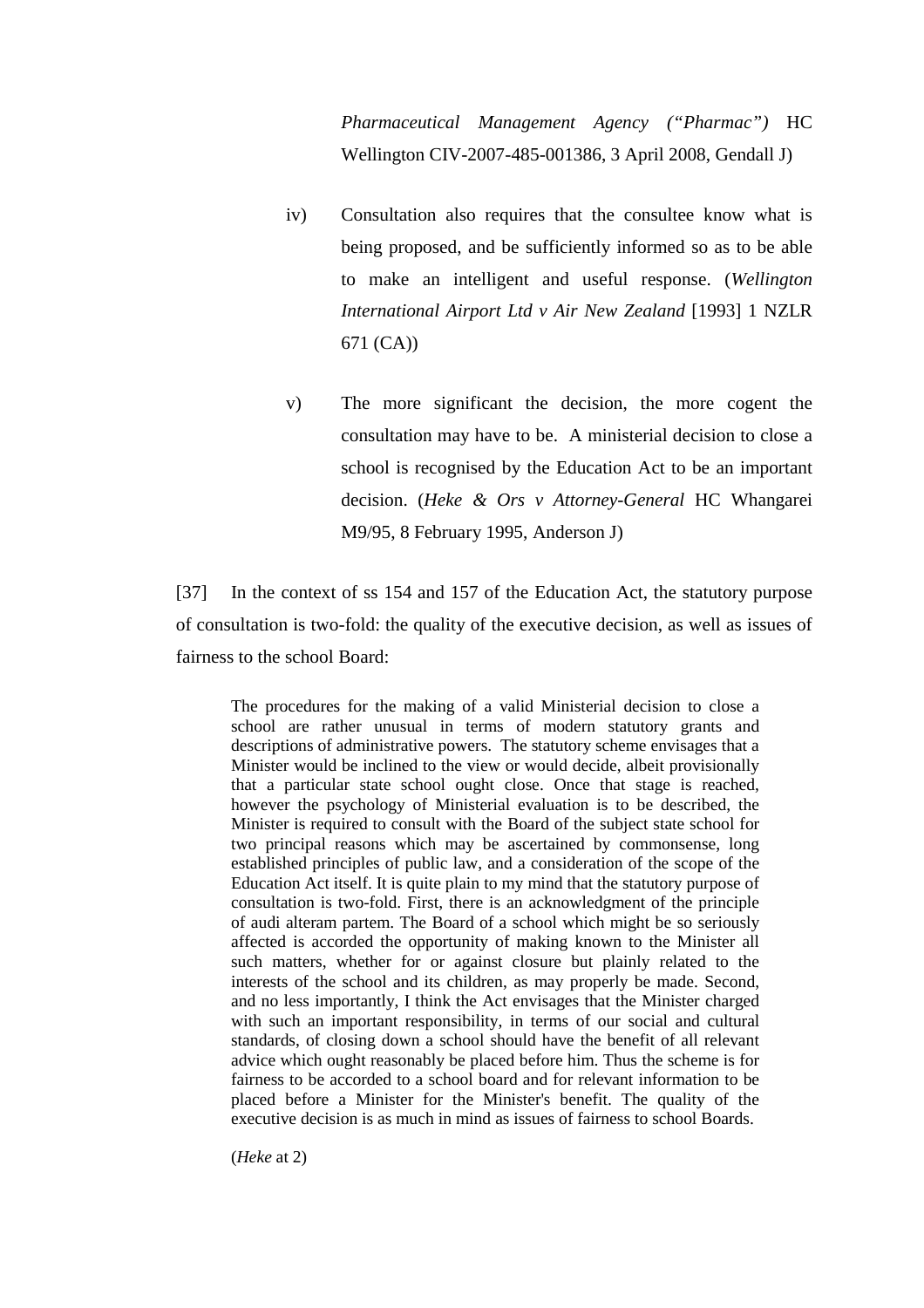[38] It follows that in considering the scope of the consultation, regard must not only be had to the importance of the decision, but the nature of the decision that the consultation is to inform.

[39] In this case, the Board was highly critical of the Minister's consultation which, it was submitted, failed to deliver the two benefits required of it, being flawed in the following respects:

- i) The Minister wrongly required the Board to conduct its own consultation, thereby abdicating her own responsibilities, sending the Board off on what was described as a wild goose chase and causing confusion with two parallel processes of consultation taking place at the same time.
- ii) It was argued that the Minister wrongly confused "listening" with "consultation".
- iii) That the process left the other schools confused.
- iv) In breach of her obligation to actively provide relevant information the Minister left the Board in the dark in that the Board was unclear about what the Minister regarded as important; the Board was not furnished with any information other than the Minister's letters and had to obtain additional information for itself; even then, key information was withheld, namely:
	- i. the fact that costings were based on an assumption Aorangi students would be redistributed on a 50/50 basis between Burnside and Wairakei Schools;
	- ii. the fact the school's declining roll was an important consideration; and,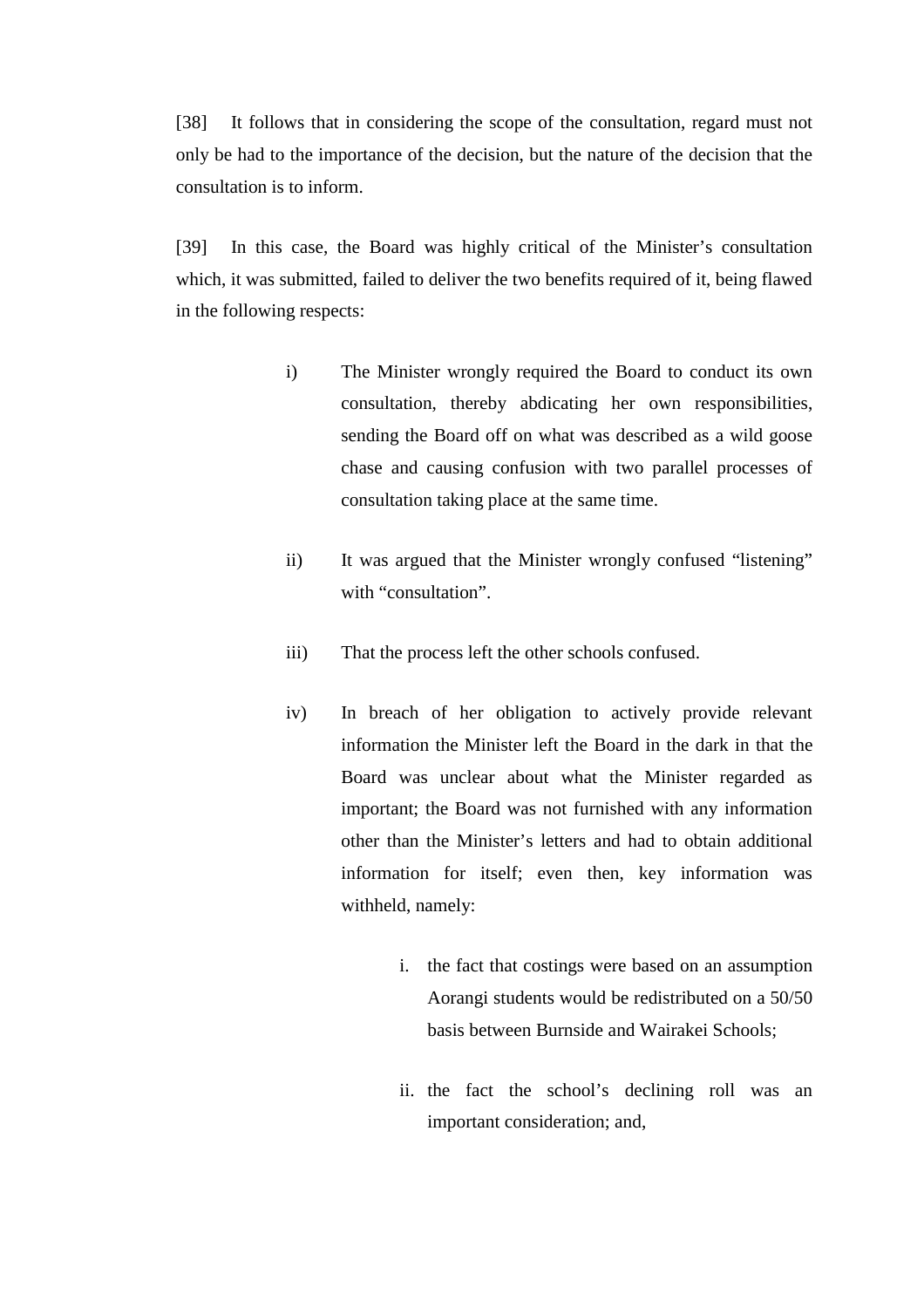- iii. the underlying working papers on which the calculations were based.
- v) In breach of her obligation to obtain relevant advice, the Minister failed to consult on educational outcomes and failed to obtain further relevant information and expert assessment of those issues.

### *Did the Minister wrongly require the Board to conduct its own consultation?*

[40] The basis for this argument is a passage in the Minister's letter of 22 June 2009. However, in my view, the passage correctly interpreted was not purporting to require the Board to undertake its own consultation, but simply making a suggestion. What the Minister actually said was "As part of your Board's feedback it **may** wish to undertake its own consultation with the community." [emphasis added] I see nothing wrong or improper in such a suggestion, especially in a situation where, to the Minister's knowledge, there had been a history of some tension between the Board and the Ministry.

## *Did the Minister confuse "listening" with "consultation"?*

[41] There was evidence that Mr Deaker, the independent facilitator, saw his role as information gathering, obtaining feedback and relaying it to the Minister.

[42] Mr Cowey, on behalf of the Board, submitted that while active listening is a necessary aspect of consultation, in itself it is not enough. I agree with that submission. However, the question is really whether those whose views were being elicited knew and understood what they were being asked about, knew what the issues were and had sufficient information to provide an intelligent and useful response.

[43] The Board, of course, says it did not. That it was not provided with any information other than the Minister's letters, that it had to extract information itself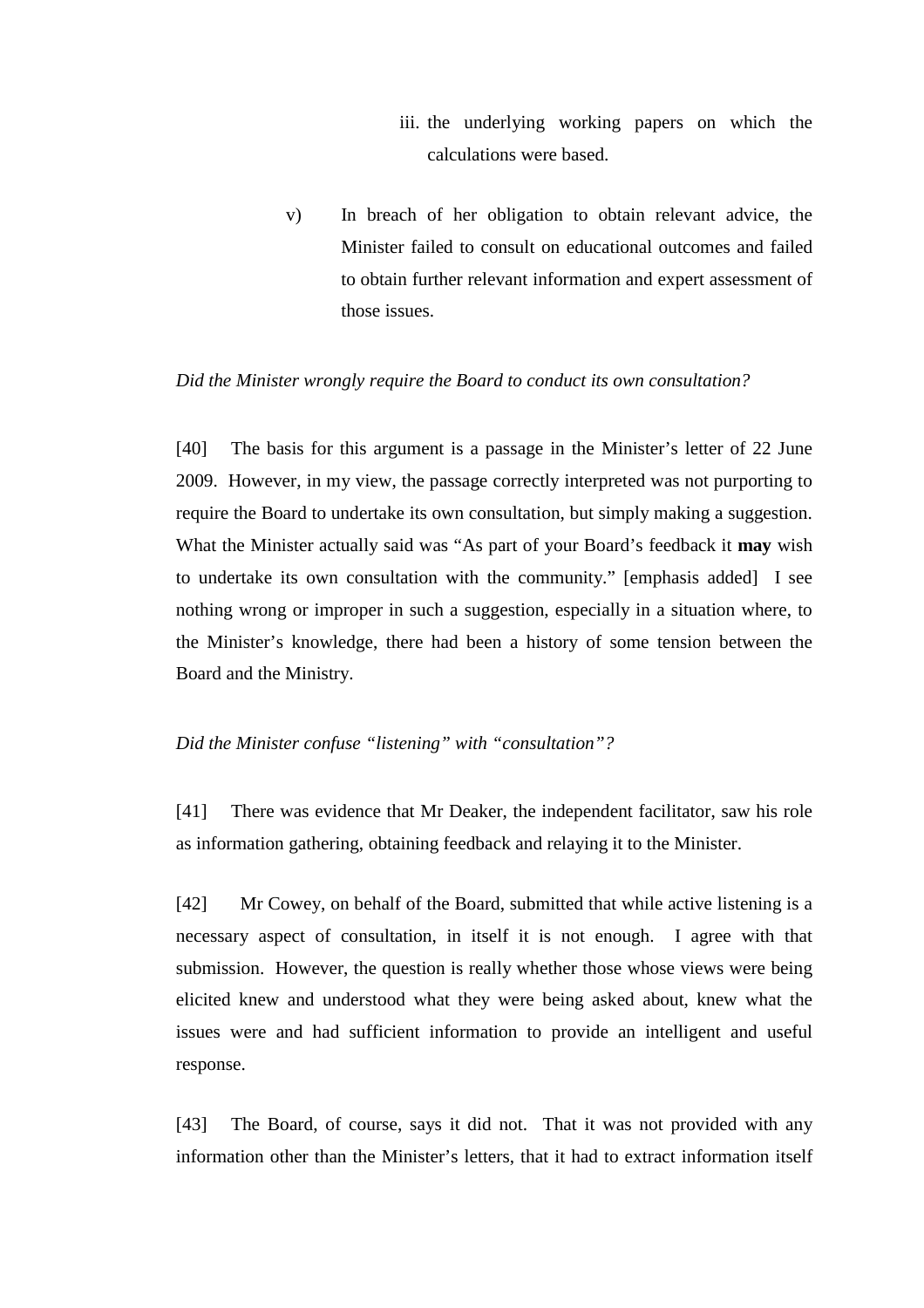by extensive use of the Official Information Act process, and even then did not obtain all the key information.

[44] In my view, there is real force in the argument the Board should have been voluntarily provided with some of the information it was forced to obtain for itself under the Official Information Act. I also accept there may be some merit in the suggestion made by Mr Cowey that the Minister could have provided the Board with a draft working plan. More could have been done.

[45] However, criticism of the process must be also tempered against two considerations.

[46] First, as emphasised to me by Ms Jagose, the Board was not a member of the public – it was an entity conversant and familiar with the administration of a school and matters such as funding formulae. It was therefore reasonable to assume a degree of significant knowledge on its part.

[47] The second, and more important, consideration is that through the Official Information Act process the Board did in fact obtain all the relevant Ministry briefing papers. Arguably, as I have said, it should not have had to do that, but the fact remains the information was obtained. Prior to the provisional closure decision, the Board had obtained all the reports which had prompted the Minister to initiate consultation in June. Then before the final decision, the Board obtained the September briefings, as well as school roll projections. Those briefings analysed the advantages and disadvantages of closure versus rebuild, including costings and savings. The reports also identified the risks associated with each option and critiqued the concerns raised by the Board and other submitters, providing the Ministry's response to those concerns.

[48] The Board has claimed it was never made aware the Ministry's costings were based on an assumption that the Aorangi students would be redistributed between Burnside and Wairakei on a 50/50 basis. I do not accept that claim. The assumption was disclosed in the February report, which the Board obtained. I also am unable to accept the Board was unaware its falling roll was being taken into account as an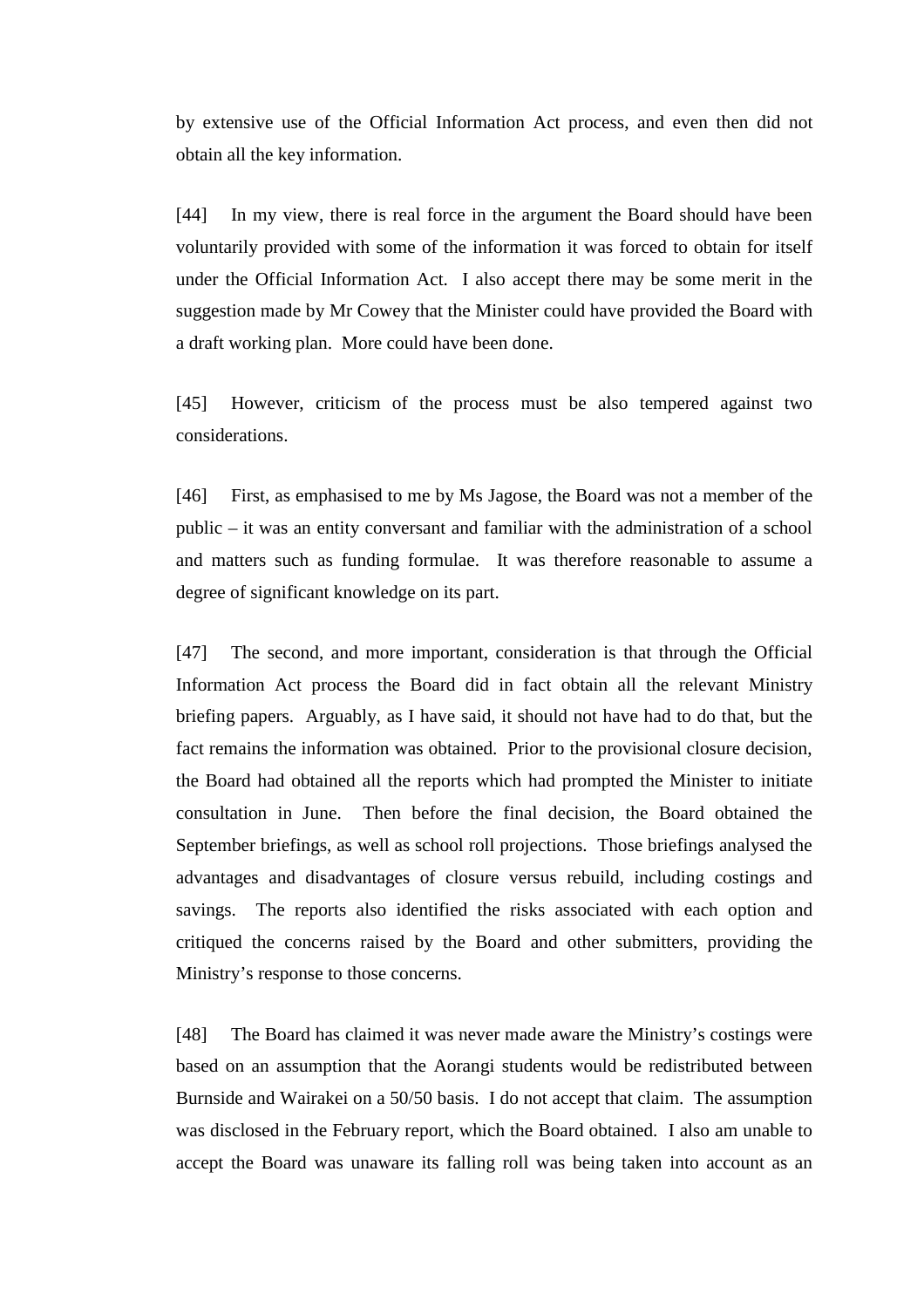important issue. Contemporaneous documentation, including its own submission, shows otherwise.

[49] The Board was also made aware through obtaining the Ministry reports that the Ministry's ten-year projections of student numbers in the catchment areas showed an increase. In those circumstances, I do not consider the receipt of another document confirming this after the closure decision, can properly be said to have significantly prejudiced the Board. The Board had, or were provided with, considerable material as to current rolls and future projections, and they did use that information in their responses.

[50] Of greater substance, in my view, is the Board's complaint that it was never provided with the underlying working papers on which the cost calculations were based.

[51] In its various reports the Ministry advised the Minister it had undertaken a comparison of the costs of rebuilding with the costs of closing. As I have mentioned, it estimated there were to be significant savings. The cost savings were critical to the Minister's decision. Although there is no evidence as to how much of a saving she required, counsel accepted that if the calculations revealed it would be cheaper to rebuild than to close, then it is unlikely the Minister would have opted for closure.

[52] As I have also already mentioned, the Board commissioned its own accountant's report. The report from Staples Rodway noted the financial information provided to the Board had no supporting working papers, and that the absence of these papers prevented it from being able to make critical appraisal other than general comments on apparent methodologies, reasoning inconsistencies and process.

[53] The underlying working papers were, however, sent to Ernst & Young whom, as I have said, were instructed to independently assess the Ministry's costings.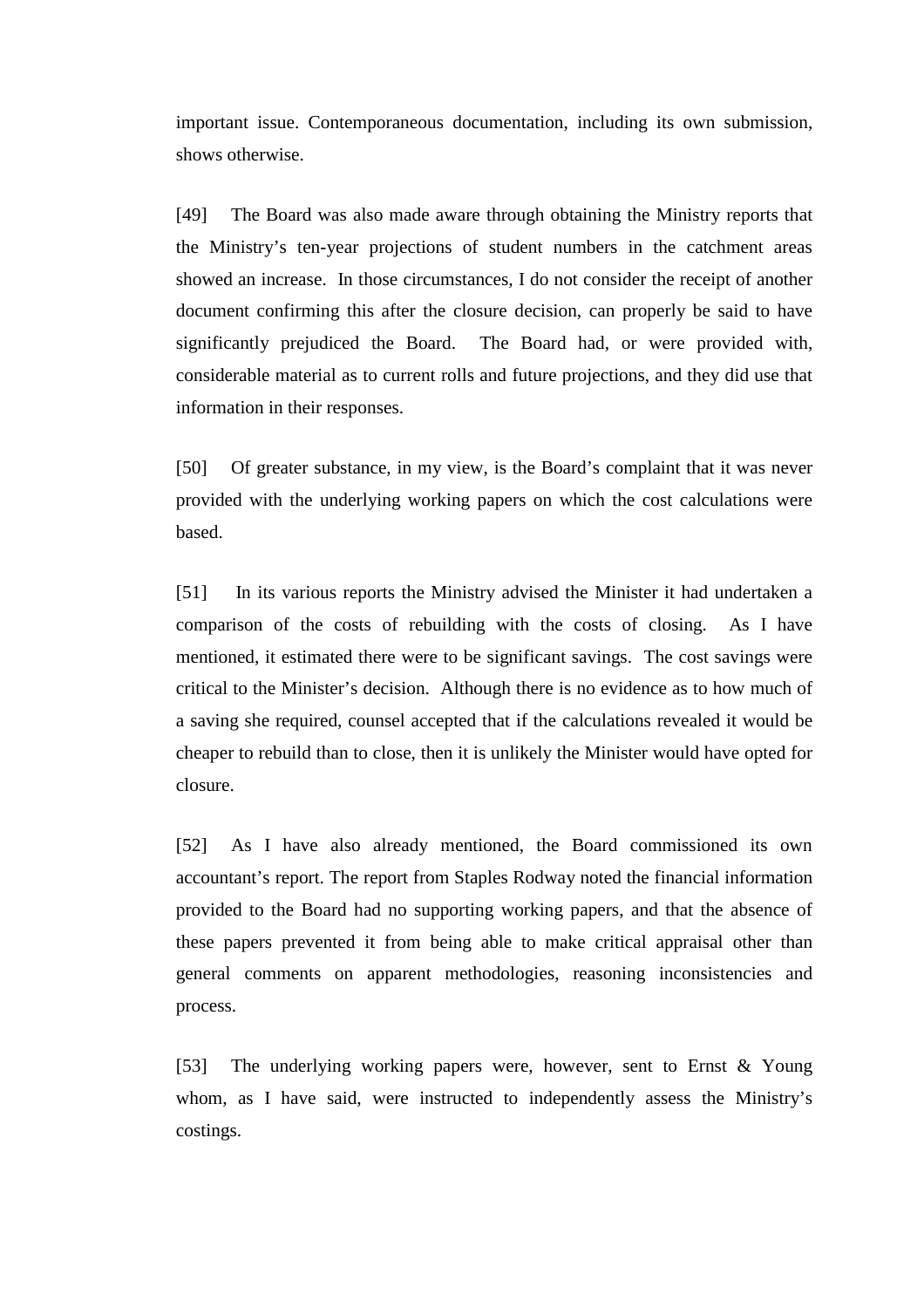[54] The Ernst & Young report discloses that the Ministry's process for estimating capital and operating costs involved the use of standard templates. After the final closure decision was made, the Minster gave the Board a copy of the Ernst & Young report and the Board also later obtained copies of the standard templates. The Board then provided the Ernst & Young report and the underlying papers to its own accountant, Staples Rodway. That resulted in Staples Rodway preparing a second report.

[55] In this second report, which of course was post-closure, Staples Rodway expressed the view that the savings to be achieved by closure were in the vicinity of \$380,323, as opposed to the Ministry's \$1.469m and Ernst & Young's \$2.875m. Staples Rodway also questioned the validity of the standard templates on the grounds that they fitted poorly with the needs of Aorangi pupils in terms of teaching ratios and classrooms, and relied on variable historic roll data.

[56] As submitted by Mr Cowey, the Board's complaint is that the information which informs the second Staples Rodway report and which resulted in a radically different calculation should have been made available earlier during the consultation process. The failure to provide it earlier and allow those issues to be ventilated means, he argued, that the consultation was flawed.

[57] I do not accept that submission, for two reasons.

[58] First, while the underlying information certainly enabled Staples Rodway to be more precise, a number of the substantive issues it raised in the second report had either already been identified in its earlier report, or could have been raised earlier because of information already in the Board's possession, including for example the Ministry's assumptions about the number of classrooms and the redistribution of the students that would occur on closure.

[59] The important issue about whether the sale of the land and the costs of clearing the site should be included in the sale was new, but that of course was an issue raised by the Ernst & Young report and not something which the Ministry had actually taken into account.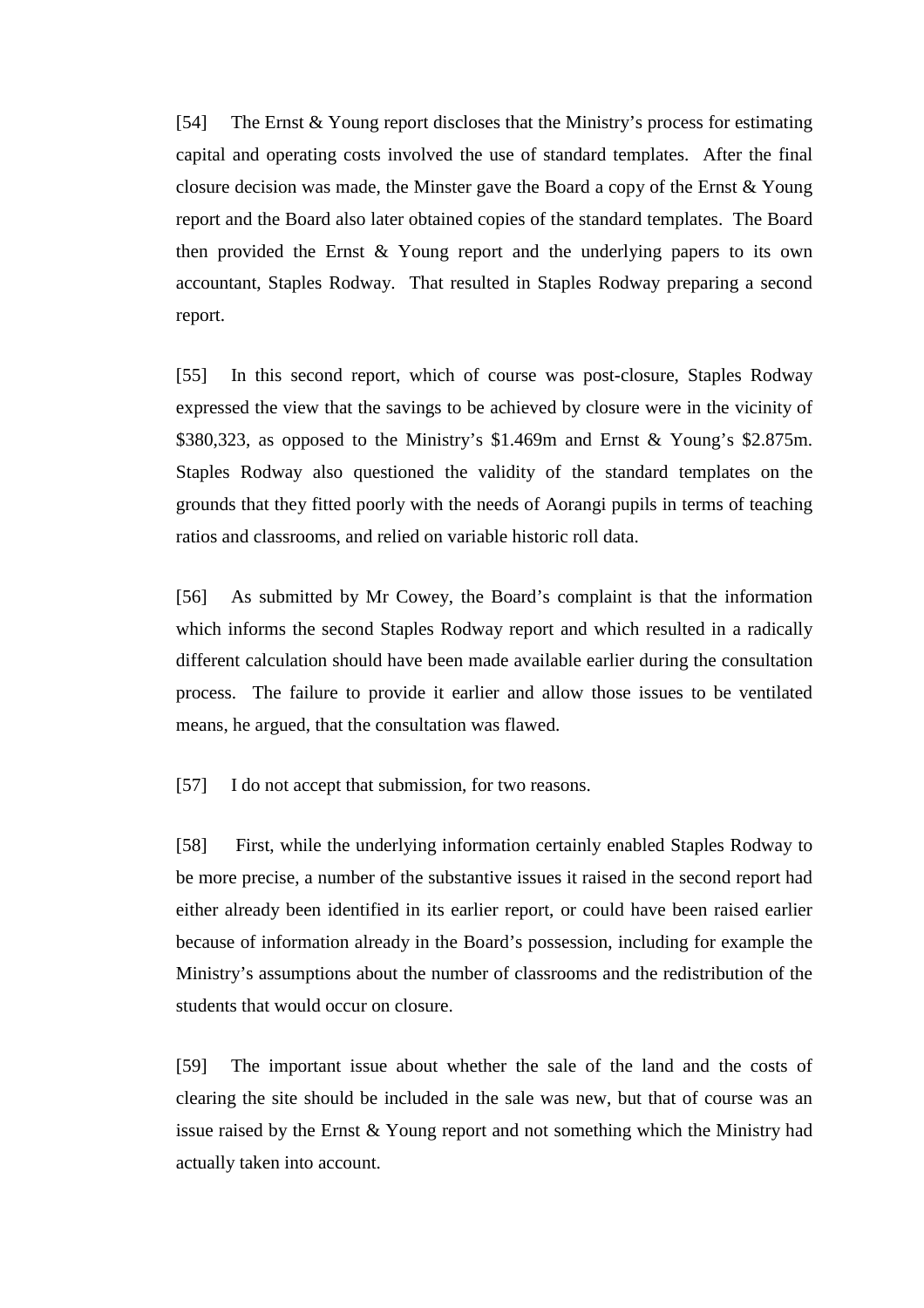[60] The second and more fundamental reason why I do not accept the Board's submission on this issue is that in my view it takes consultation too far. While consultation undoubtedly requires the provision of relevant information, it does not require chapter and verse. Consultation is not litigation, nor is it a process akin to that of discovery:

It has to be remembered that consultation is not litigation: the consulting authority is not required to publicise every submission it receives or (absent some statutory obligation) to disclose all its advice. Its obligation is to let those who have a potential interest the subject matter know in clear terms what the proposal is and exactly why it is under positive consideration, telling them enough (which may be a good deal) to enable them to make an intelligent response. The obligation, although it may be quite onerous, goes no further than this.

*R v North and East Devon Health Authority, ex p Coughlan* [2001] QB 213

[61] For completeness, I should add that I do not consider the obligation to consult required the Minister to provide the Ernst & Young report itself before making her decision, given that the Ernst & Young report confirmed the accuracy of the Ministry's final calculations.

## *Did the Minister fail to consult on educational outcomes?*

[62] The Board submits proper consultation should have included consideration of educational outcomes, but in this case no consultation at all regarding educational outcomes took place. I agree that in exercising her powers of closure the Minister is required by law to have regard to the purposes of the Education Act, and of necessity would be required to consider educational outcomes and accordingly consult on those. The scope of the consultation must be informed by the nature of the decision to be made.

[63] However, the evidence shows that the Minister did in fact consider educational outcomes, and consulted on them. In the concluding paragraph of her letter initiating consultation:

I know it is not easy for communities to consider the possibility that a school may close and I consider it is important to weigh up all the factors that can contribute to such a decision. These include the best interests of the children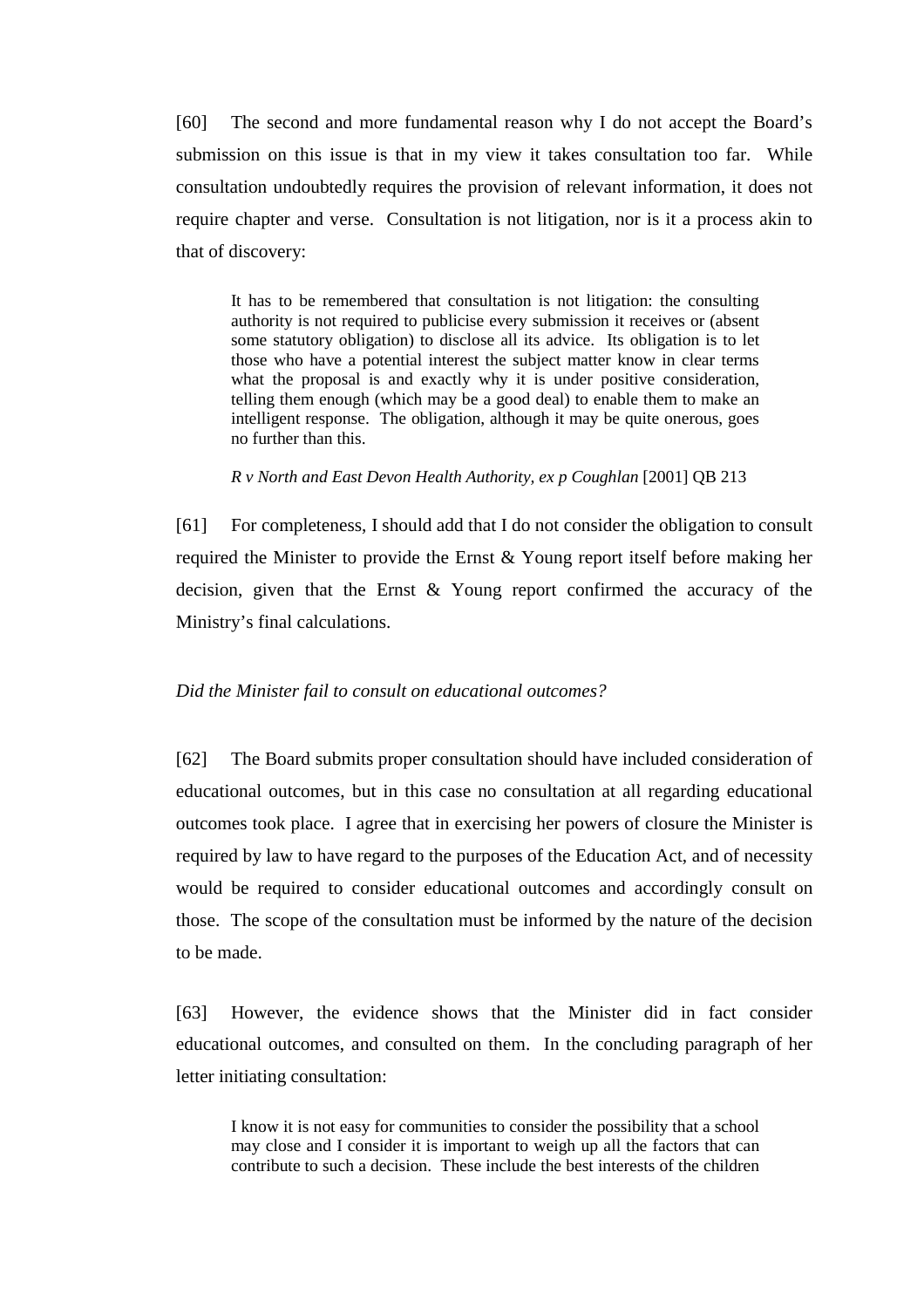and young people in the area, the needs of the local community in the shorter and longer term and the economic environment.

[64] Then, in her press release, the Minister specifically sought feedback about the best educational options for children and young people in the area. The Deaker report also details discussion with interested parties, including the Aorangi Board and other schools, about the difficulties of transition for Aorangi students, and how those students and their needs could be catered for at the other schools. In its own comprehensive submission, the Board devoted a significant portion to its student profile, their special education needs and the reason why the Board did not consider their needs could be adequately met elsewhere. Those arguments and concerns were critiqued by the Ministry, who also referred the Minister to the ERO reports of Aorangi and the neighbouring schools.

[65] The evidence, in my view, clearly shows that the Minister did consider the Board's view that the students' educational needs would not be able to be adequately met elsewhere. However, she did not accept that view.

[66] The evidence also satisfies me her consideration of the issue was not perfunctory. In so far as affidavit evidence from Mr Flockton suggests otherwise, I do not accept that evidence. Apart from anything else, it is quite clear that Mr Flockton has not read all of the relevant documents.

[67] The Board submits it was incumbent on the Minister to make further inquiries, in particular to obtain more details about the intentions of the families, and to seek expert assessment. I disagree that this was a requirement as a matter of law. Such a submission is in effect an attempt to use the consultation obligation as a back door method of challenging substantive merits.

*Did the obligation to consult mean the Minister was obliged to provide a working plan to transition the bilingual unit?* 

[68] The bilingual unit featured large in the arguments, and it is therefore appropriate to deal with it in some detail.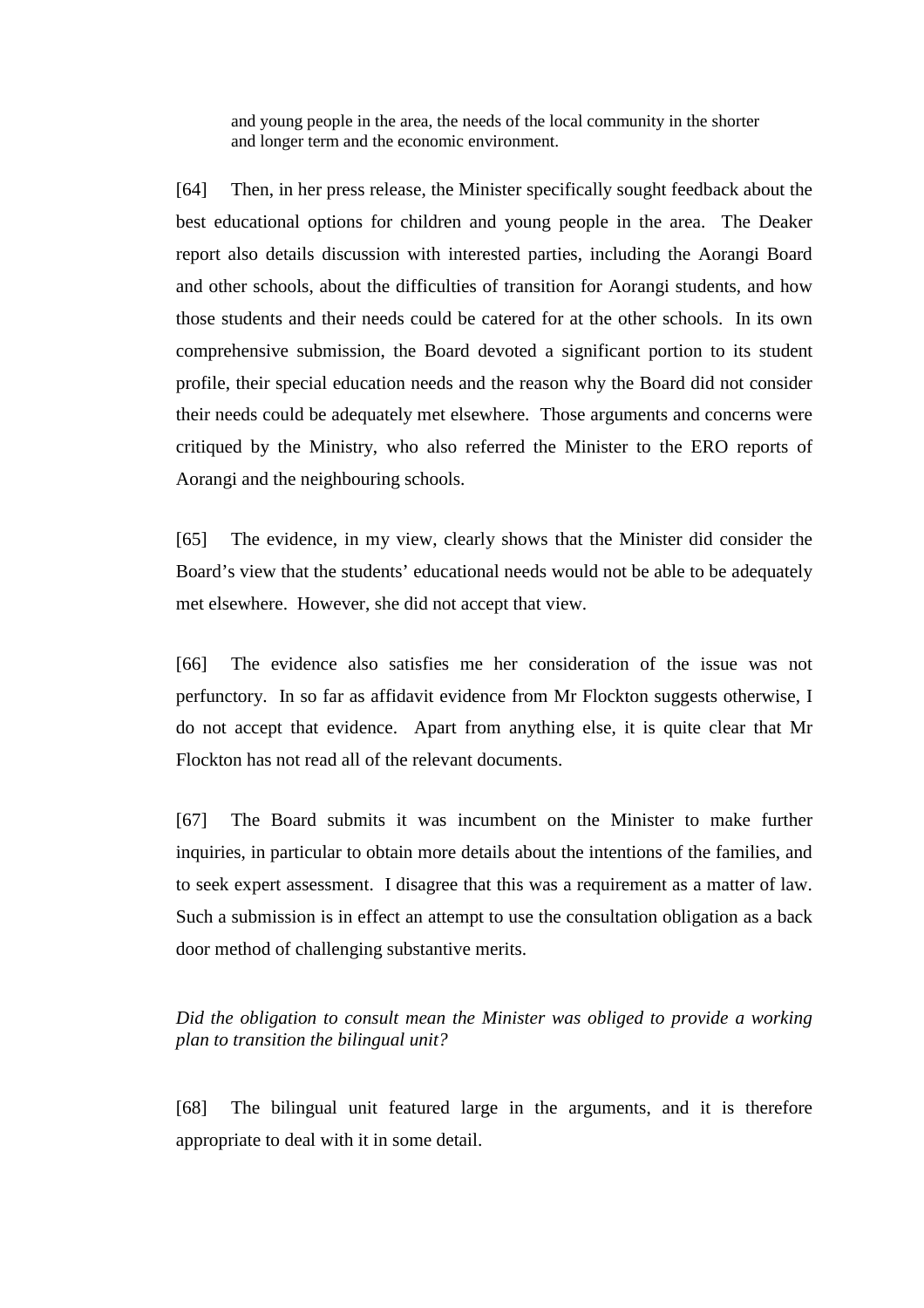[69] As mentioned earlier, the unit was established in 2007 and was the only provider of bilingual education for years 1 to 6 in the area. In 2008 Aorangi was given permission on a temporary basis to cater for the intermediate years as well. I was told there are approximately 45 students in the bilingual unit, which represents a very significant proportion of the school's total roll.

[70] It is clear from the evidence that bilingual education was identified as an important issue from the outset, and I refer to extracts from the Ministry's 5 February report:

#### Executive Summary

…

If the decision is to close Aorangi School it will be important to develop a viable Maori bilingual or immersion service in one of the other schools. This could be developed with Ngai Tahu, the local Maori community and the ministry and in the longer term is likely to provide for stronger bilingual provision.

…

#### **Options for the future of Aorangi School**

*…* 

#### *Option b): Aorangi School is considered for closure*

…

33. If a decision to close the school is made the ministry would work with local schools to identify a short term solution for bilingual provision to ensure there was minimal disruption to the delivery of Maori medium learning. A longer term solution will require time and resource to support a provider. This would involve the local community and Ngai Tahu.

…

#### Risks

…

#### *Option b): Aorangi School is considered for closure*

36. … To date no other school board in the area has made a commitment to provide a bilingual option for Maori children. It is anticipated that considerable time and effort would be required to develop at another school what, is currently available for Maori students at Aorangi School.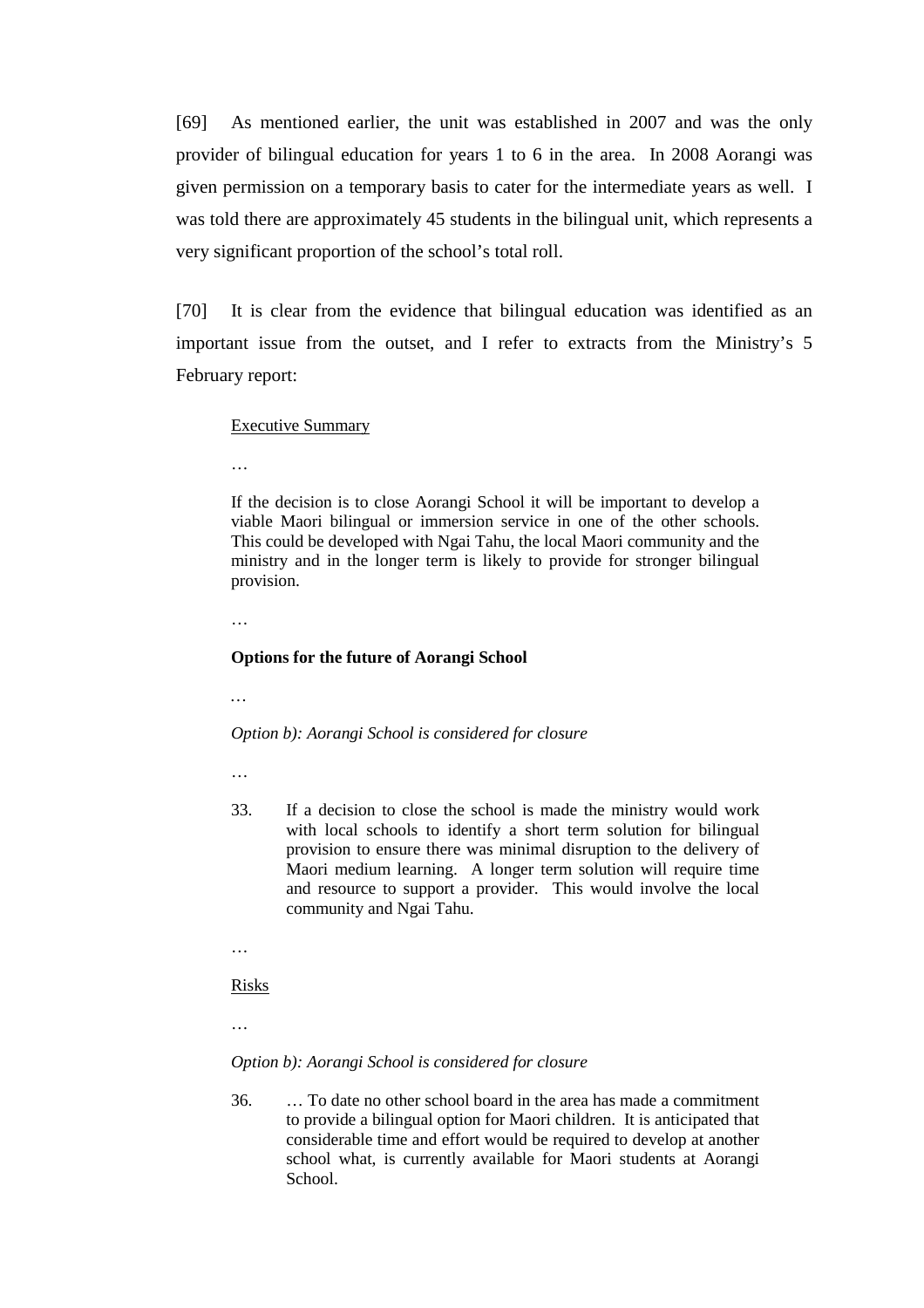39. … If the school is closed the ministry would work with local schools and the Refugee and Migrant community to support any transition.

[71] The Deaker report dated 3 August 2009 also informed the Minister that the advice from Burnside was that a transfer of the bilingual unit to Burnside would require a lot of consultation and sorting of staffing and property issues. The communities would have to be consulted. The Minister has hand-written the word "significant" alongside this.

[72] She has also made a note alongside a passage in the report to the effect that "Burnside has 42 ethnicities on the roll and more than 50 pupils receiving ESOL support, all getting four to five hours' support each week. There are a further 18 in programmes to help with learning difficulties and a Mäori literacy programme as well. The school has a strong, self-supporting whanau group."

[73] Her hand-written comment is "strong ethnic diversity and support".

[74] Then, in the Ministry's 4 September report, there are the following statements:

- 39. It is planned, if the closure proceeds, to engage a facilitator to work with the schools to plan for the ongoing provision of teaching in te reo. It is noted, however, that the consultation required before a bilingual unit can be established may mean that there is a gap in provision between the time of the school closure to the setting up of a new bilingual unit.
- 40. The Ministry believes that if Aorangi School was closed, a bilingual unit could be established at another nearby school.
- …

…

- 42. If a new bilingual unit was established at another school there would be limited additional property costs to those already described…
- …
- 45. … If Aorangi school does close, the Ministry will engage a facilitator to plan for the establishment of a new bilingual unit and work with the boards of trustees concerned to implement it.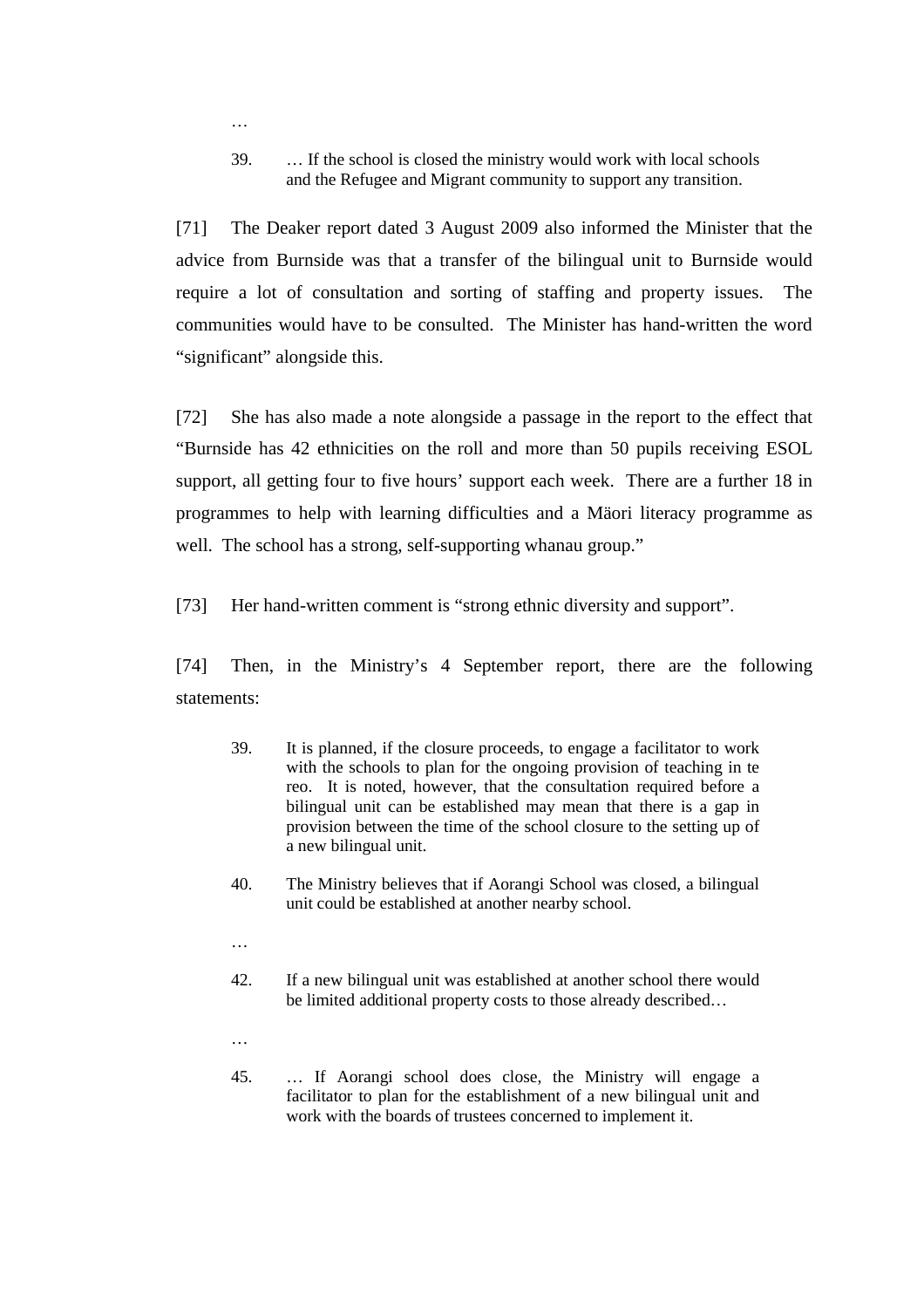[75] It is clear from this evidence that the Minister always knew there was a strong possibility of there being a gap in the provision of bilingual education. The reports I have quoted were obtained by the Board. It must therefore have been aware that a gap was contemplated. The Minister did therefore consult them on the proposal.

[76] The argument of the Board is in effect an argument that the Minister should not have made any decision to close the school without first ensuring the seamless provision of bilingual education. That may well be right, but it is a merits argument and not one that belongs under the consultation head.

### *Were the other Boards confused?*

[77] Mr Cowey drew my attention to communications between the principal of Burnside and the Ministry. He suggested they showed the other schools were confused and did not consider they had been consulted. However, the communications relied upon need to be read in context. What they reveal is a concern from the other schools, most notably Burnside, that it was being taken as a fait accompli the bilingual unit would be resited at their schools. Burnside was at pains to emphasise this was not the case, and that it adopted a neutral stance in relation to closure. It made it clear it was not prepared to consult about provision of bilingual education until after the closure decision had been made.

[78] Significantly, however, Burnside had been asked by the Ministry, and indeed the Aorangi Board, for information regarding their bilingual capacity.

[79] I find the other schools were not confused about the consultation process.

*Did the Minister's obligation to consult require her to consult about other alternatives?* 

[80] The Board contends the obligation to consult required the Minister to seek information about alternative options to closure such as satellite classes, turning Aorangi into a Mäori immersion school or merger.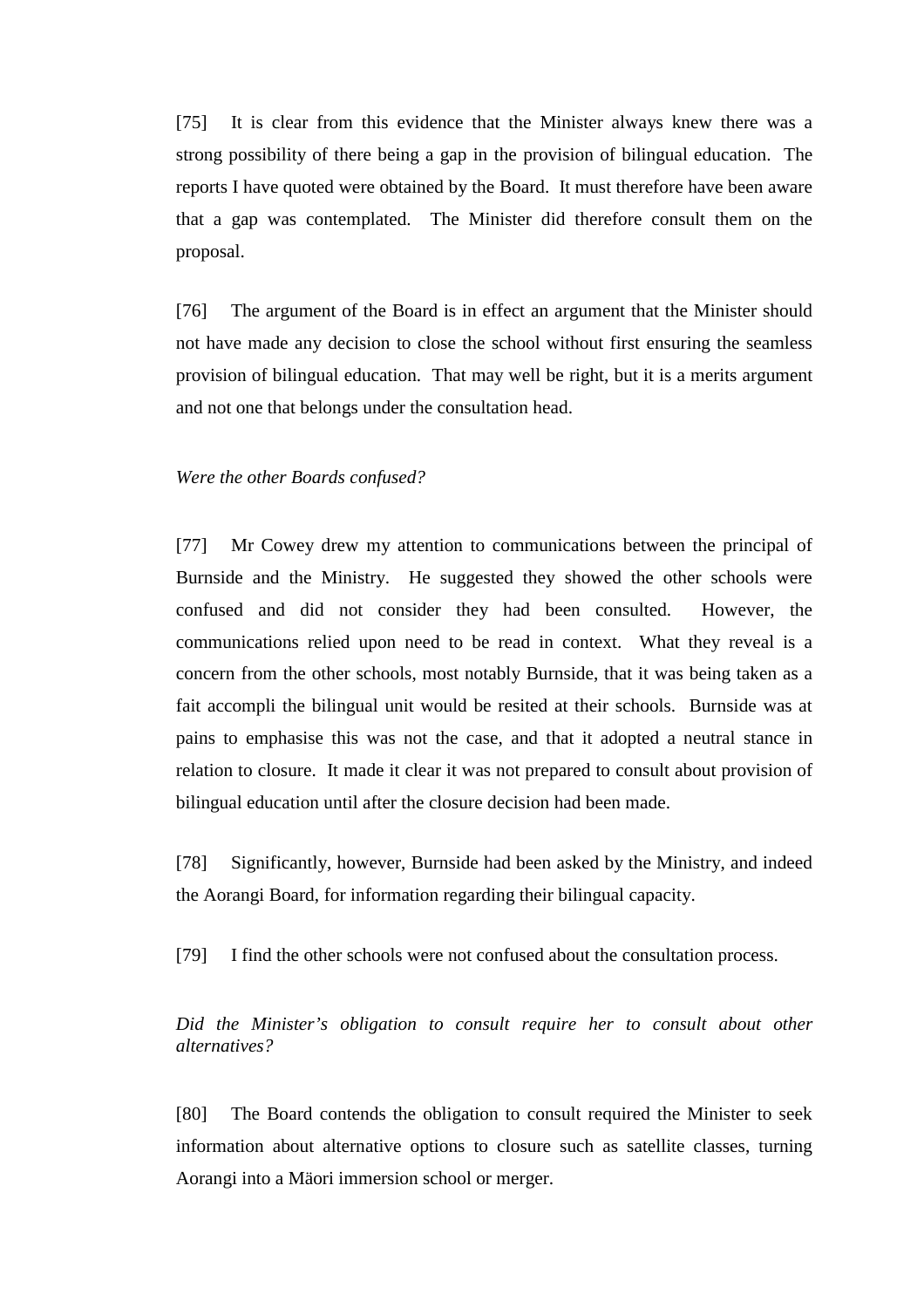[81] In so far as some of these suggested options would depend on the school being closed anyway in the first place, I do not accept the logic of the argument.

[82] Significantly, the alternative option of a less expensive rebuild was raised during consultation, and it was considered by the Minister. As for the suggestion of a merger, it seems to me that is more properly an argument about an alleged failure to consider a relevant factor, rather than a breach of the consultation obligation. Significantly, the Board itself did not advance that as a credible option.

#### **Conclusion on the adequacy of the consultation**

[83] I have carefully considered all of the arguments about the adequacy of the consultation.

[84] I am satisfied that at both stages of the process the test of whether the Board had sufficient information in order to be able to make an intelligent and useful response is satisfied. The detailed and well written submissions it made to the Minister speak for themselves. No-one reading the Board's document could fail but be impressed by its content. It deals with the central issues, and deals with them in a way that is well argued. It is, as I have said, a most impressive document.

[85] Were I to accede to the Board's legal submissions, it would, as Ms Jagose put it, elevate the consultation obligation to an impractical level where a consulted party would be able to insist on being provided with every last detail on an issue to enable it to make its own independent analysis. Consultation would become litigation, with discovery, which is something the Courts have expressly stated it is not.

[86] The Board did have the substance of what was being consulted over. It had, admittedly through its own efforts, obtained a wealth of material. It also had the opportunity to make submissions and to meet with the Minister.

[87] There is also no doubt that the Minister did consider the points raised. There is irrefutable evidence of that in the form of her hand-written notes, as well as, of course, her instruction to commission the Ernst & Young report.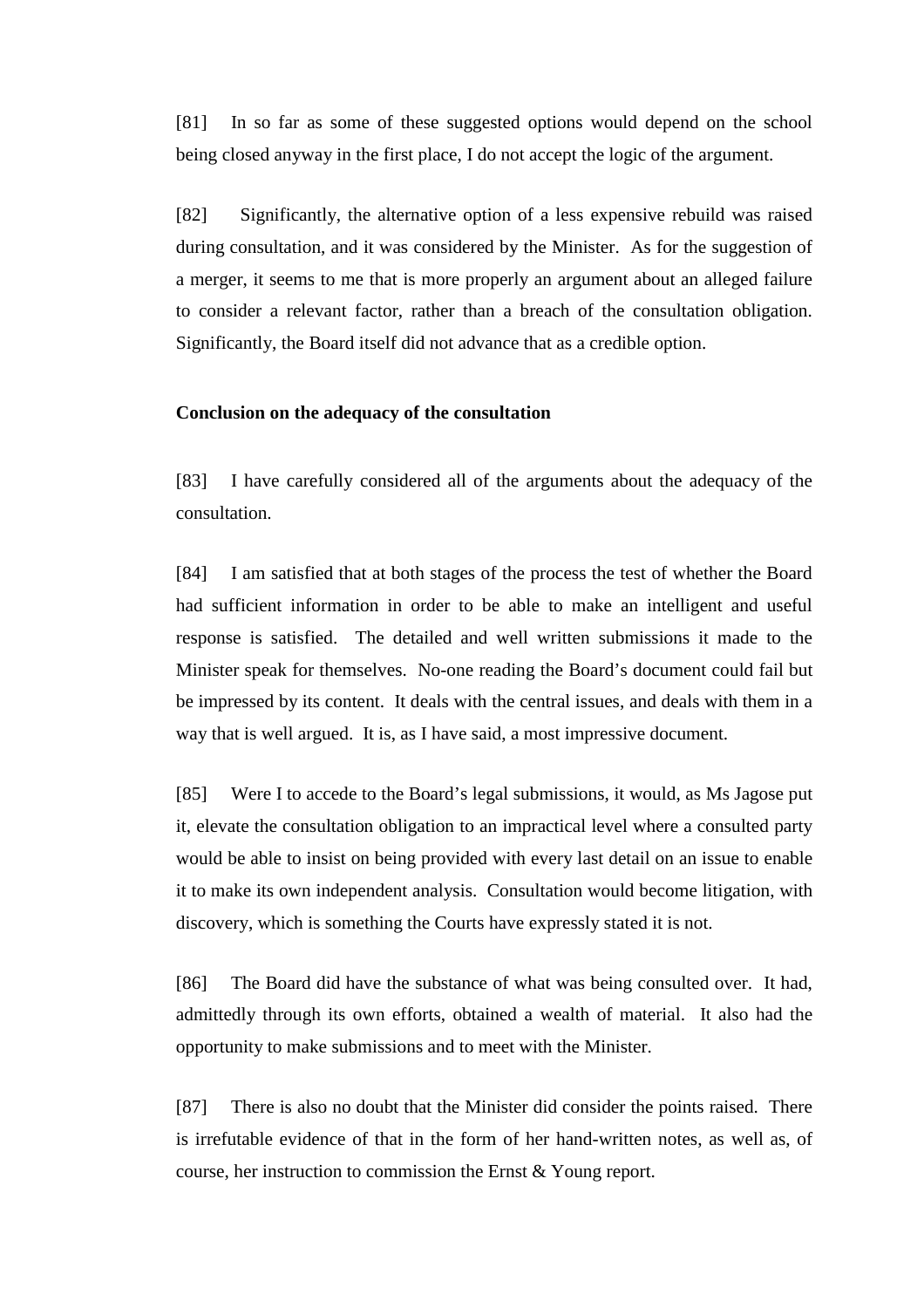[88] Criticism of the process and the adequacy of the information also needs to be tempered by reference to the fact that the information was at least in some aspects necessarily imprecise, because it related to issues about the choice of school which the Minister could not predict. Undoubtedly, things could have been done better. I accept that. But what was done did, in my view, meet the legal requirements. I am satisfied the Minister did enough to discharge her statutory obligation to consult.

## **Natural justice**

[89] The Board submits that in breach of the rules of natural justice it was not treated fairly overall in that:

- i) there was apparent bias;
- ii) the Minister failed to alert them to the fact the falling roll was one of three major considerations;
- iii) the Minister failed to act on authoritative, expert and reliable information relating to the likely educational outcomes, transition times and bilingual provisions ( lack of probative evidence).

[90] As will be readily apparent, there is considerable overlap between the last two points and the issues raised by the Board under the consultation head.

[91] For the same reasons I have already traversed, I do not accept the Board was misled about the relevance and significance of the falling roll.

[92] As for the argument about a lack of probative evidence constituting a breach of natural justice, that is dependent on the authority of *Re Erebus Royal Commission; Air New Zealand v Mahon* [1983] NZLR 662. However, *Erebus* was about a totally different situation, and in my view nothing said in that case was intended to apply to circumstances similar to the ones at issue here. In effect, this is a thinly disguised merits argument.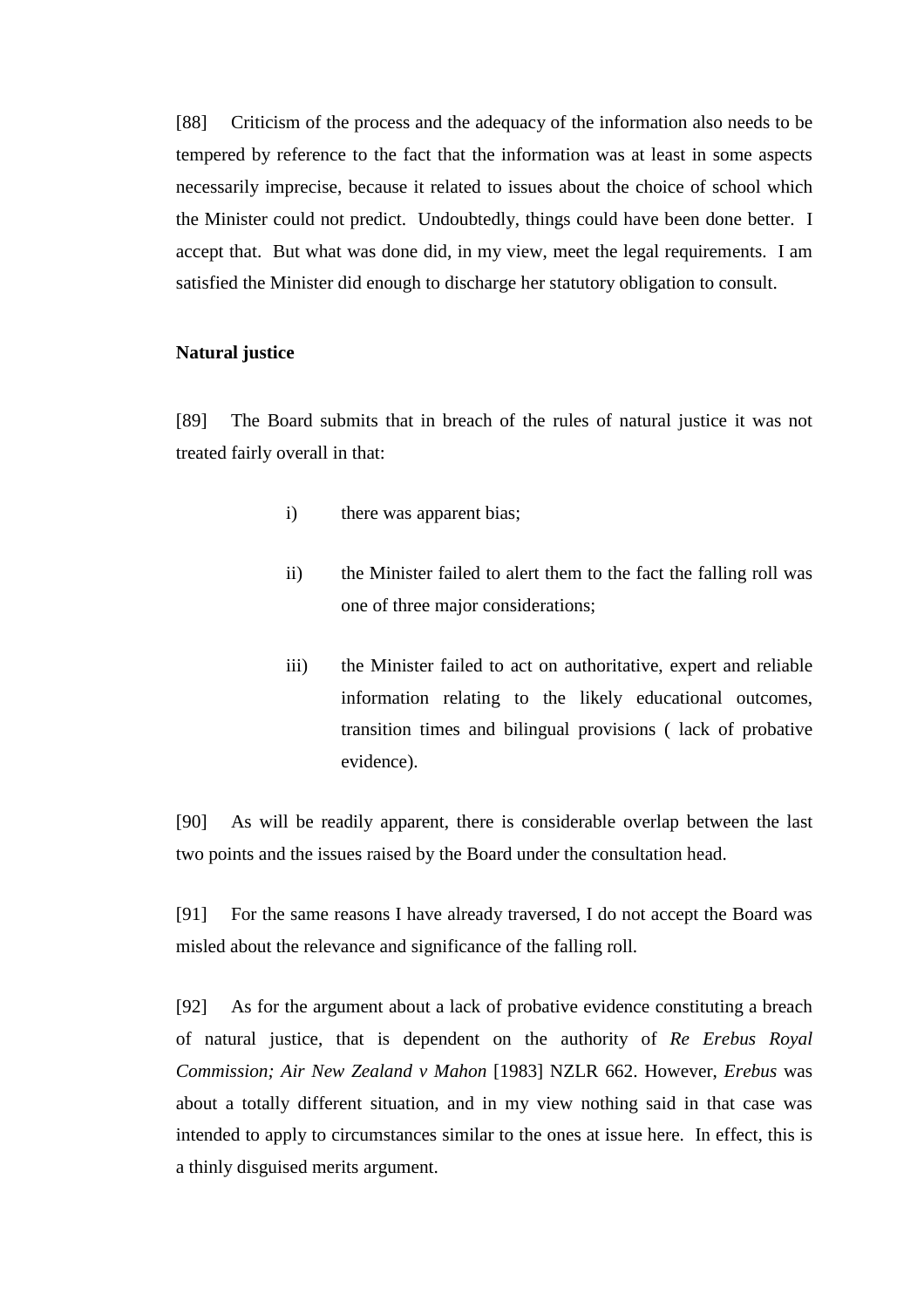[93] I accept that the legislation requires the Minister must "be satisfied", and that means her decision must be based on evidence and reason, but in my view there was evidence.

#### *Was there apparent bias?*

[94] The Board does not accuse the Minister herself of bias, but submits there was apparent bias as the result of the involvement of three Ministry officials in the consultation process.

- [95] In support of that submission, Mr Cowey pointed me to the following:
	- i) Evidence of friction between the Board and the Ministry over the budget for the rebuild in 2007 and 2008. According to the Board's affidavit evidence the relationship between themselves and the Ministry was dysfunctional. The Ministry perceived the Board as overly demanding and profligate. There were personality clashes.
	- ii) The fact that one of the Ministry officials in question had made a significant mathematical error in calculating the cost of the rebuild in 2008, which delayed the project, with fatal consequences.
	- iii) The fact that the Board had made a complaint against the Ministry officials to both the Ministry and the Ombudsman.

[96] There was no evidence the Ombudsman had actually upheld the complaint, but Mr Cowey submitted for present purposes that the significance was the fact of the complaint having been made. In Mr Cowey's submission, the above facts satisfy the test for apparent bias set out in the leading cases of *Muir v Commissioner of Inland Revenue* [2007] 3 NZLR 495 and *Saxmere Company Limited v King* [2009] NZSC 72: namely, that those facts would lead a fair-minded lay observer to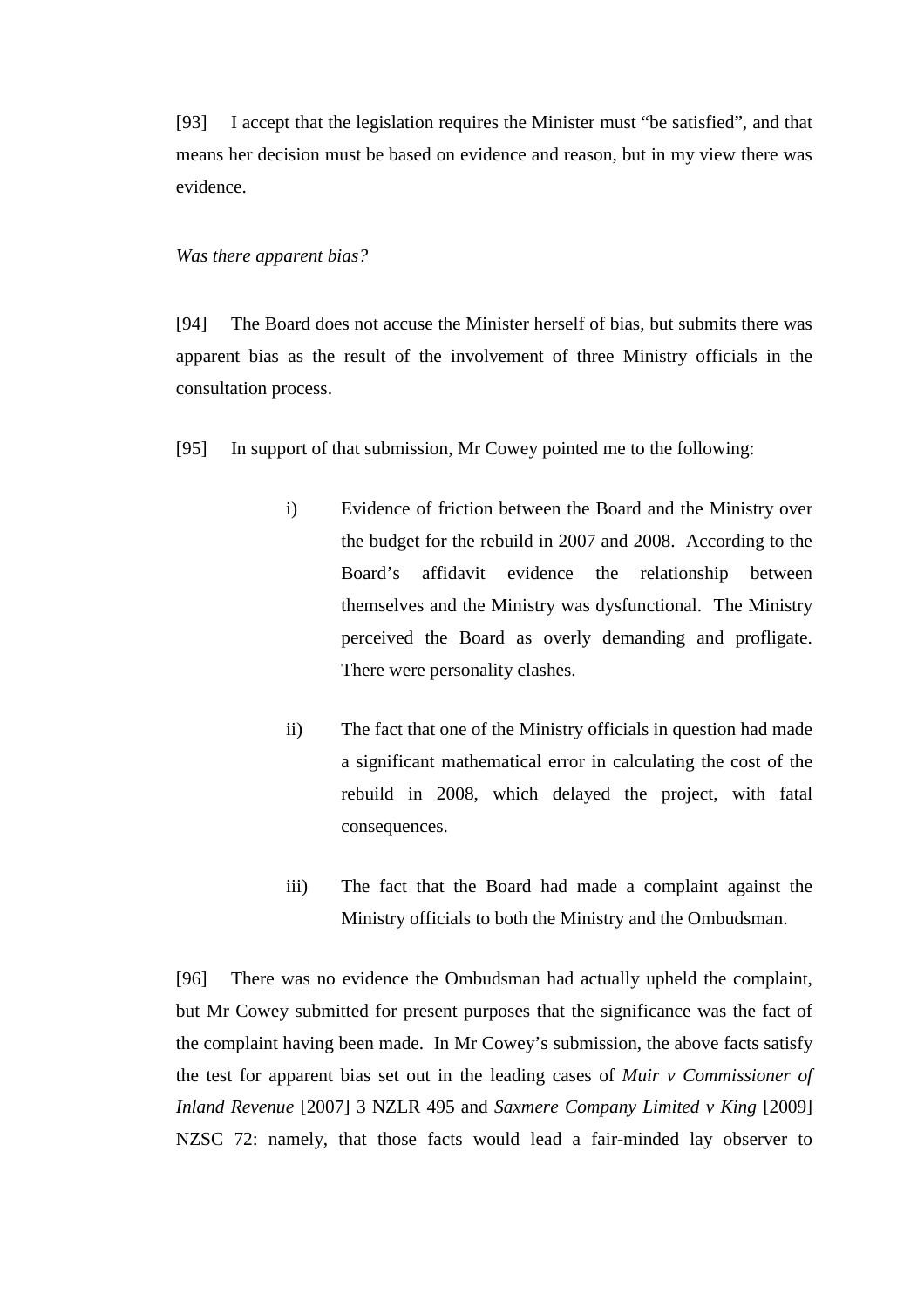reasonably apprehend the decision maker might not bring an impartial mind to the resolution of the instant case.

[97] I disagree. While the Ministry officials in question did have some involvement in the process, the evidence established that it was not a significant role. On the contrary, steps were actively taken to limit their involvement. The Minister appointed an independent facilitator; she suggested the Board might consider undertaking its own consultation; in mid-August she instructed that the later key reports were to be prepared by the national office, and not the Christchurch office; finally, one of the reasons she instructed the commissioning of the Ernst & Young report was precisely because of her awareness of the tension between the Board and the Ministry officials in Christchurch. In those circumstances I am satisfied that the test for apparent bias has not been met.

## **Unreasonableness**

[98] The Board does not contend the decision to close the school as such is unreasonable in the administrative law sense, but submits that the decision to close it as soon as 27 January 2010 is unreasonable. Although counsel did not use the phrase "indecent haste", the general tenor of the submission was to that effect. It is a view with which I have some personal sympathy.

[99] Mr Cowey submits that the January date does not allow sufficient time for an orderly transition. He pointed to the fact that the timing of the closure has left students with no school, no bilingual unit, and the nearest school covered by an enrolment scheme. In his submission it was no answer for the Minister to say that it is possible to exercise the s 11P powers (directing school to enrol applicant) because the exercise of that power is dependent on consultation first taking place, and there is insufficient time to enable that to happen.

[100] In considering the reasonableness of a decision, the orthodox test is that the applicant must show the decision was so unreasonable, no rational decision maker could have come to it. Counsel, Mr Caldwell, submitted that because this case involves rights to education and development, it is akin to a human rights case and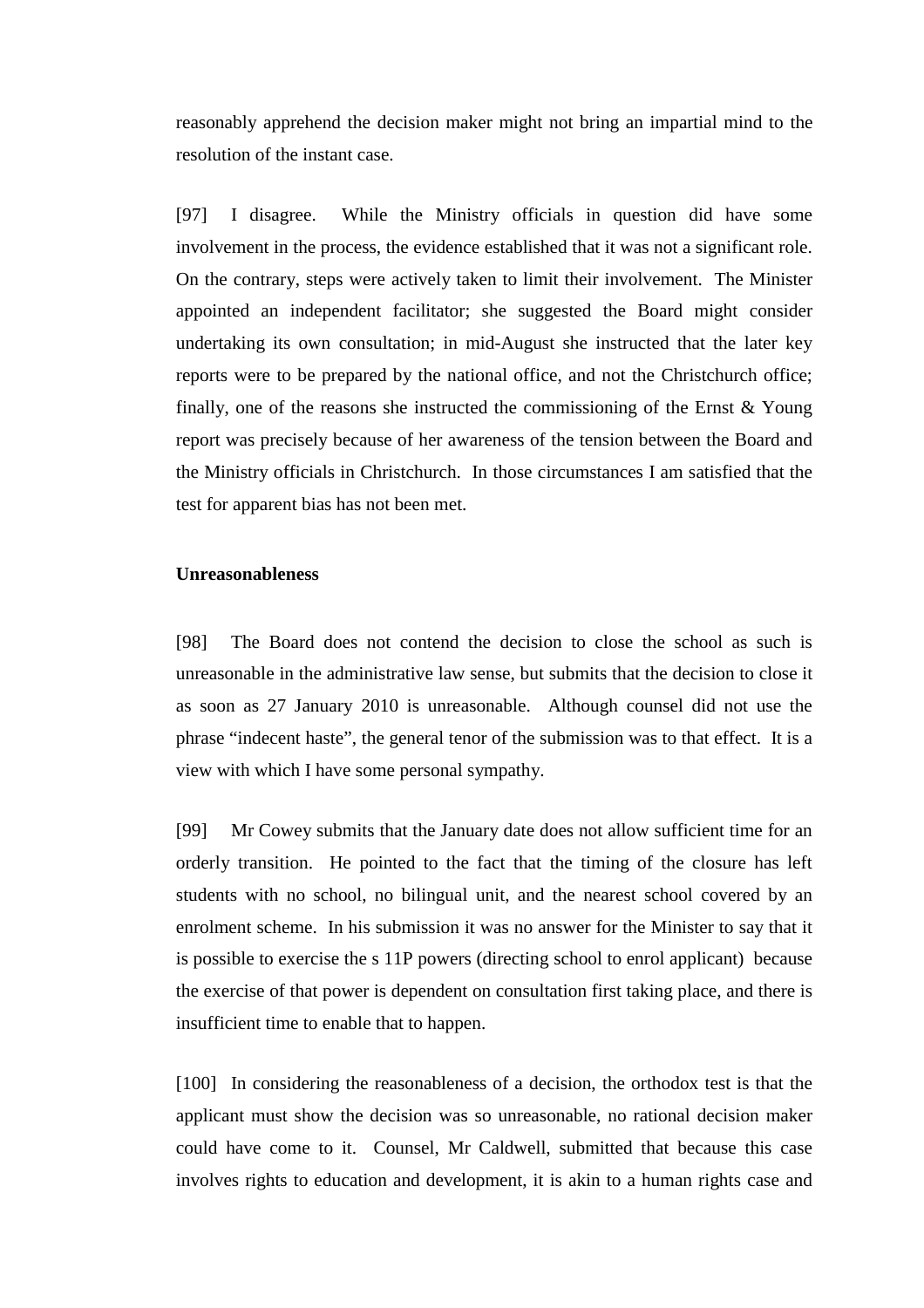so reasonableness should be assessed by reference to a lower threshold, namely fairness.

[101] I am not persuaded that is the appropriate test, but even if it were, I do not consider it would be satisfied. The evidence established that the Minister was cognizant of the concerns over a January date, and considered a request from the Board to defer closure until the end of the year. However, in her assessment the concerns were outweighed by other considerations, in particular:

- i) the state of the buildings;
- ii) the destabilising impact of closure hanging over a school, including teachers understandably looking for other employment, families with new entrants being unlikely to enrol and incur the cost of a new uniform, families leaving to establish children in the new schools and get them settled;
- iii) that while there would be a short-term gap in the provision of bilingual education, the Ministry officials were confident that the gap would be covered.

[102] As I have said, the Minister was aware that one of the likely consequences of her decision would be a short-term gap in the provision of bilingual education, and she took that into account in her considerations. Effectively, the decision about timing is a policy decision on which reasonable opinions can reasonably differ. I should add that there was also evidence that local schools are co-operating with the change manager to allow families to visit in the last week of the school year and early in the new year to see the schools and discuss options. Of the four neighbouring schools, only two have enrolment schemes. Further, if any of the Aorangi students live in the home zone, then they are entitled as of right to enrol at that school.